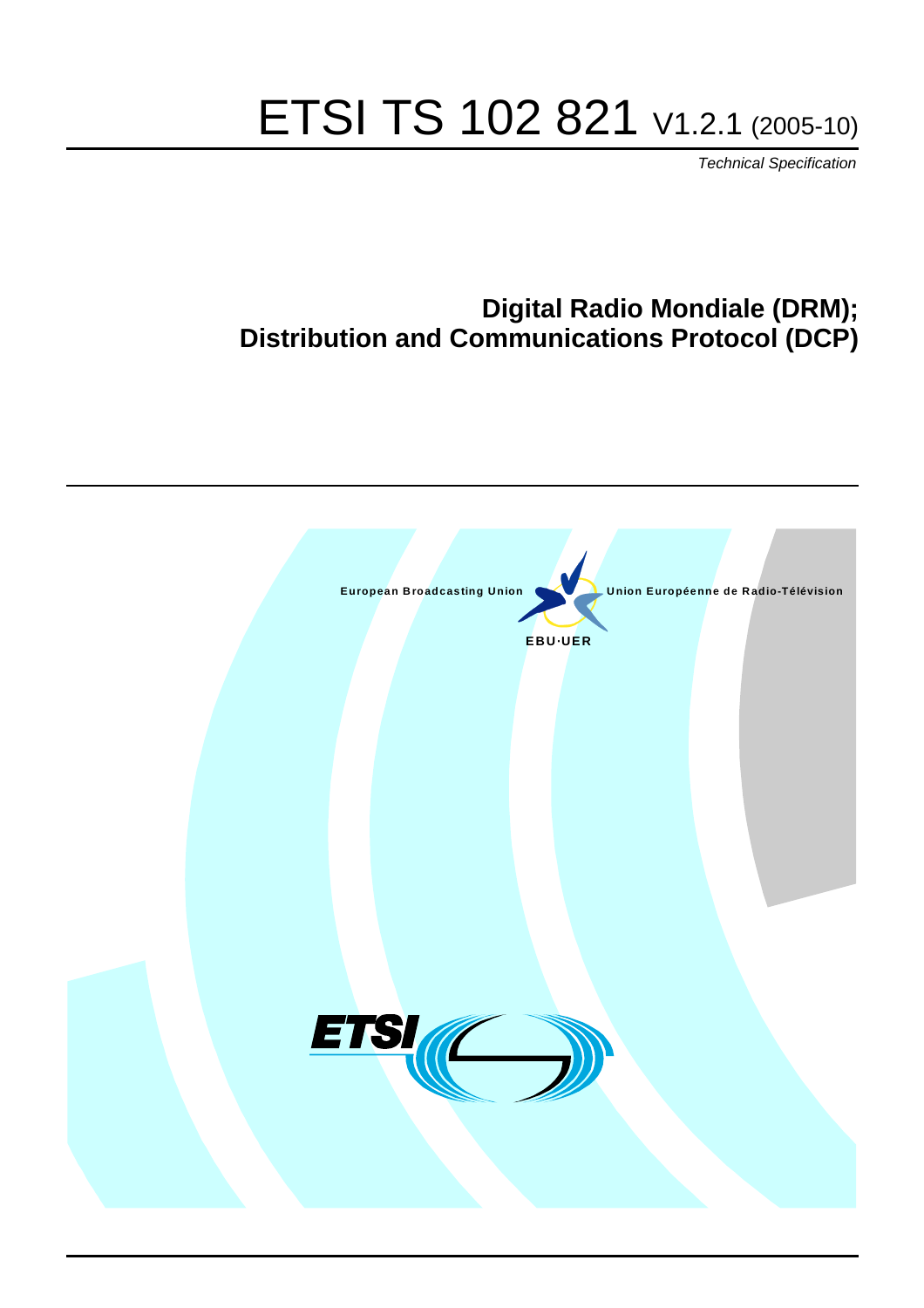Reference RTS/JTC-DRM-14

Keywords broadcasting, digital, DRM, radio

#### **ETSI**

#### 650 Route des Lucioles F-06921 Sophia Antipolis Cedex - FRANCE

Tel.: +33 4 92 94 42 00 Fax: +33 4 93 65 47 16

Siret N° 348 623 562 00017 - NAF 742 C Association à but non lucratif enregistrée à la Sous-Préfecture de Grasse (06) N° 7803/88

#### **Important notice**

Individual copies of the present document can be downloaded from: [http://www.etsi.org](http://www.etsi.org/)

The present document may be made available in more than one electronic version or in print. In any case of existing or perceived difference in contents between such versions, the reference version is the Portable Document Format (PDF). In case of dispute, the reference shall be the printing on ETSI printers of the PDF version kept on a specific network drive within ETSI Secretariat.

Users of the present document should be aware that the document may be subject to revision or change of status. Information on the current status of this and other ETSI documents is available at <http://portal.etsi.org/tb/status/status.asp>

If you find errors in the present document, please send your comment to one of the following services: [http://portal.etsi.org/chaircor/ETSI\\_support.asp](http://portal.etsi.org/chaircor/ETSI_support.asp)

#### **Copyright Notification**

No part may be reproduced except as authorized by written permission. The copyright and the foregoing restriction extend to reproduction in all media.

> © European Telecommunications Standards Institute 2005. © European Broadcasting Union 2005. All rights reserved.

**DECT**TM, **PLUGTESTS**TM and **UMTS**TM are Trade Marks of ETSI registered for the benefit of its Members. **TIPHON**TM and the **TIPHON logo** are Trade Marks currently being registered by ETSI for the benefit of its Members. **3GPP**TM is a Trade Mark of ETSI registered for the benefit of its Members and of the 3GPP Organizational Partners.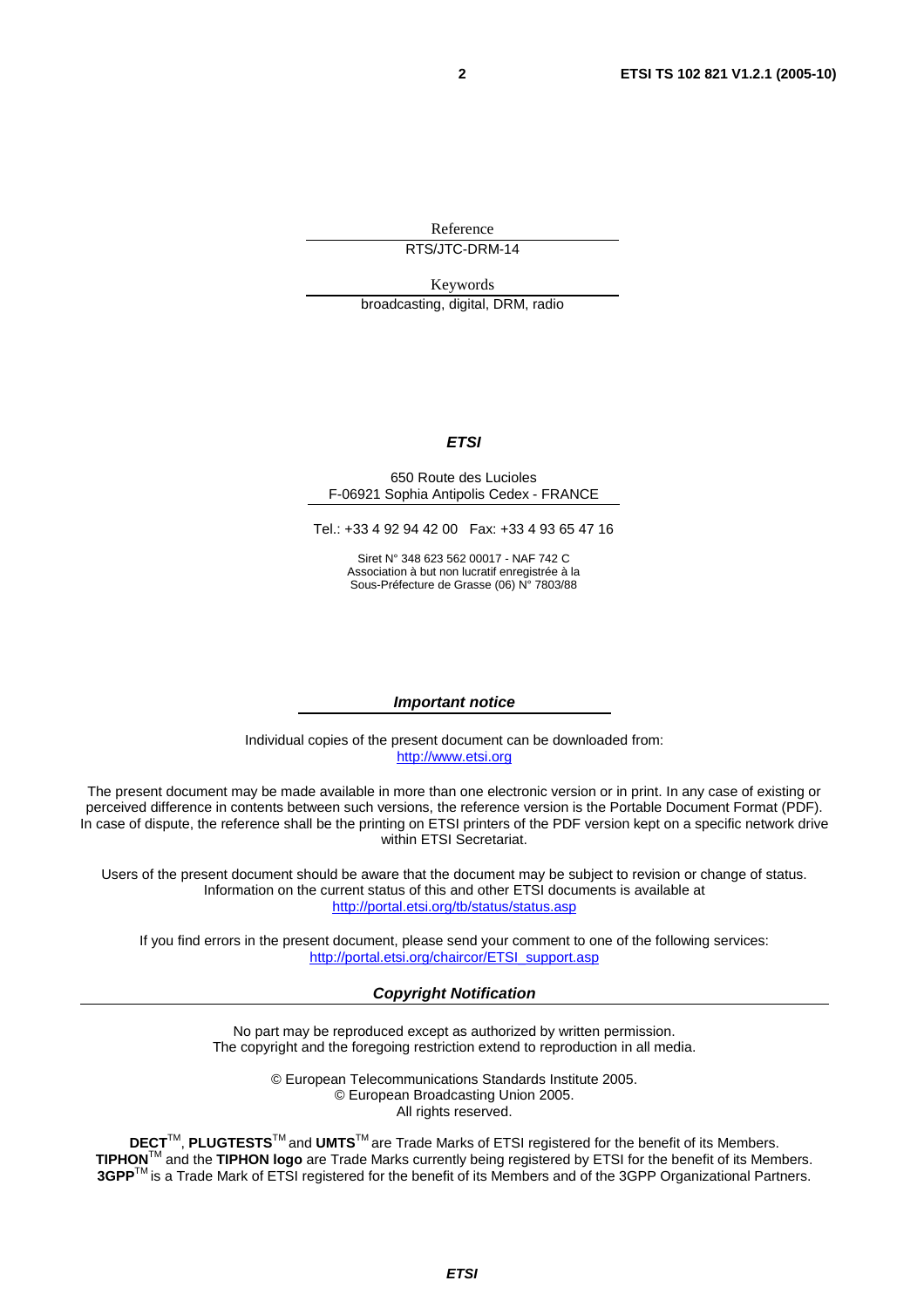# Contents

| 1            |                             |  |  |  |  |  |  |  |
|--------------|-----------------------------|--|--|--|--|--|--|--|
| 2            |                             |  |  |  |  |  |  |  |
| 3            |                             |  |  |  |  |  |  |  |
| 3.1          |                             |  |  |  |  |  |  |  |
| 3.2          |                             |  |  |  |  |  |  |  |
| 3.3<br>3.4   |                             |  |  |  |  |  |  |  |
| 4            |                             |  |  |  |  |  |  |  |
| 4.1          |                             |  |  |  |  |  |  |  |
| 4.2          |                             |  |  |  |  |  |  |  |
| 4.2.1        |                             |  |  |  |  |  |  |  |
| 5            |                             |  |  |  |  |  |  |  |
| 5.1          |                             |  |  |  |  |  |  |  |
| 5.1.1        |                             |  |  |  |  |  |  |  |
| 5.2<br>5.2.1 |                             |  |  |  |  |  |  |  |
| 5.2.2        |                             |  |  |  |  |  |  |  |
| 5.2.2.1      |                             |  |  |  |  |  |  |  |
| 5.2.2.1.1    |                             |  |  |  |  |  |  |  |
| 5.2.2.2      |                             |  |  |  |  |  |  |  |
| 6            |                             |  |  |  |  |  |  |  |
| 6.1          |                             |  |  |  |  |  |  |  |
| 6.2          |                             |  |  |  |  |  |  |  |
| 7            |                             |  |  |  |  |  |  |  |
| 7.1          |                             |  |  |  |  |  |  |  |
| 7.2<br>7.2.1 |                             |  |  |  |  |  |  |  |
| 7.2.2        |                             |  |  |  |  |  |  |  |
| 7.3          |                             |  |  |  |  |  |  |  |
| 7.3.1        |                             |  |  |  |  |  |  |  |
| 7.3.2        |                             |  |  |  |  |  |  |  |
| 7.3.3<br>7.4 |                             |  |  |  |  |  |  |  |
| 7.4.1        |                             |  |  |  |  |  |  |  |
| 7.4.2        |                             |  |  |  |  |  |  |  |
| 7.4.3        |                             |  |  |  |  |  |  |  |
| 7.4.4        |                             |  |  |  |  |  |  |  |
|              | Annex A (normative):        |  |  |  |  |  |  |  |
|              | <b>Annex B</b> (normative): |  |  |  |  |  |  |  |
|              |                             |  |  |  |  |  |  |  |
| B.1<br>B.1.1 |                             |  |  |  |  |  |  |  |
|              |                             |  |  |  |  |  |  |  |
| B.2          |                             |  |  |  |  |  |  |  |
| B.3          |                             |  |  |  |  |  |  |  |
| <b>B.3.1</b> |                             |  |  |  |  |  |  |  |
| B.3.1.1      |                             |  |  |  |  |  |  |  |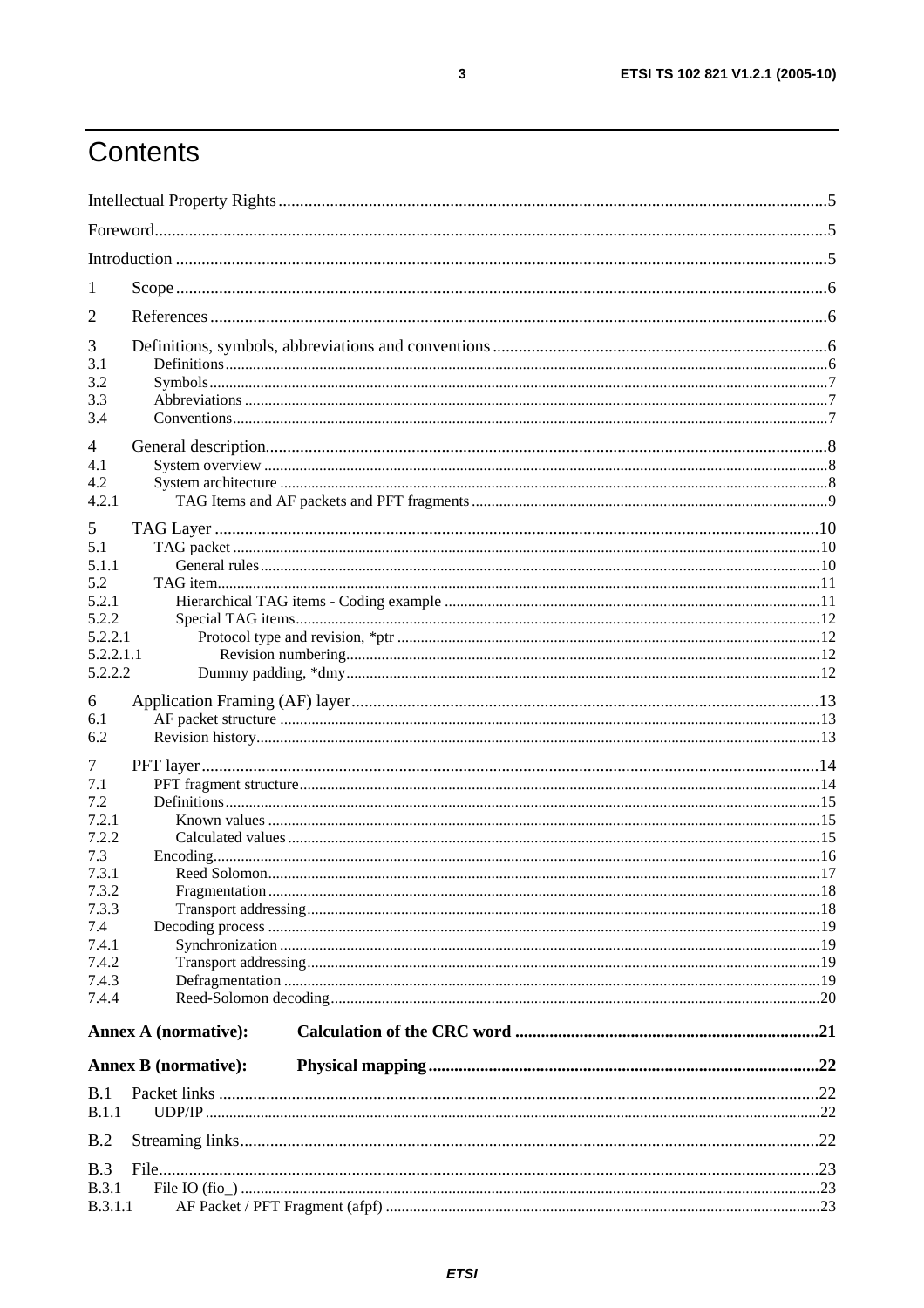| <b>B.3.1.2</b>  |                                                                                             |  |
|-----------------|---------------------------------------------------------------------------------------------|--|
|                 | Signalling of basic transmission layers and parameters25<br><b>Annex C</b> (informative):   |  |
| C.1             |                                                                                             |  |
| C.2             |                                                                                             |  |
| C.3             |                                                                                             |  |
| C.4             |                                                                                             |  |
|                 |                                                                                             |  |
|                 | <b>Annex D</b> (normative):                                                                 |  |
| D.1             |                                                                                             |  |
| D.1.1           |                                                                                             |  |
| D.1.2           |                                                                                             |  |
| D.1.3           |                                                                                             |  |
| D.2             |                                                                                             |  |
| D.2.1           |                                                                                             |  |
| D.2.2           |                                                                                             |  |
| D.2.3           |                                                                                             |  |
| D.2.4<br>D.2.5  |                                                                                             |  |
|                 |                                                                                             |  |
|                 | <b>Annex E</b> (informative):                                                               |  |
| E.1             |                                                                                             |  |
| E.2             |                                                                                             |  |
| E.3             |                                                                                             |  |
|                 | <b>Annex F</b> (informative):                                                               |  |
| F.1             |                                                                                             |  |
| F.1.1           |                                                                                             |  |
| F.1.2           |                                                                                             |  |
| F.1.2.1         |                                                                                             |  |
| F.1.2.2         |                                                                                             |  |
| F.1.2.3         |                                                                                             |  |
| F <sub>.2</sub> |                                                                                             |  |
| F.2.1           |                                                                                             |  |
| F.2.2           |                                                                                             |  |
| F.2.2.1         |                                                                                             |  |
| F.2.2.2         |                                                                                             |  |
| F.2.2.3         | Subscribe/Unsubscribe Transaction (request "*tuq"/"*tnq", response "*tus"/"*tns"); Delivery |  |
|                 |                                                                                             |  |
| F.2.3<br>F.2.4  |                                                                                             |  |
| F.2.4.1         |                                                                                             |  |
| F.2.4.2         |                                                                                             |  |
|                 |                                                                                             |  |
|                 | <b>Annex G (informative):</b>                                                               |  |
|                 |                                                                                             |  |

 $\overline{\mathbf{4}}$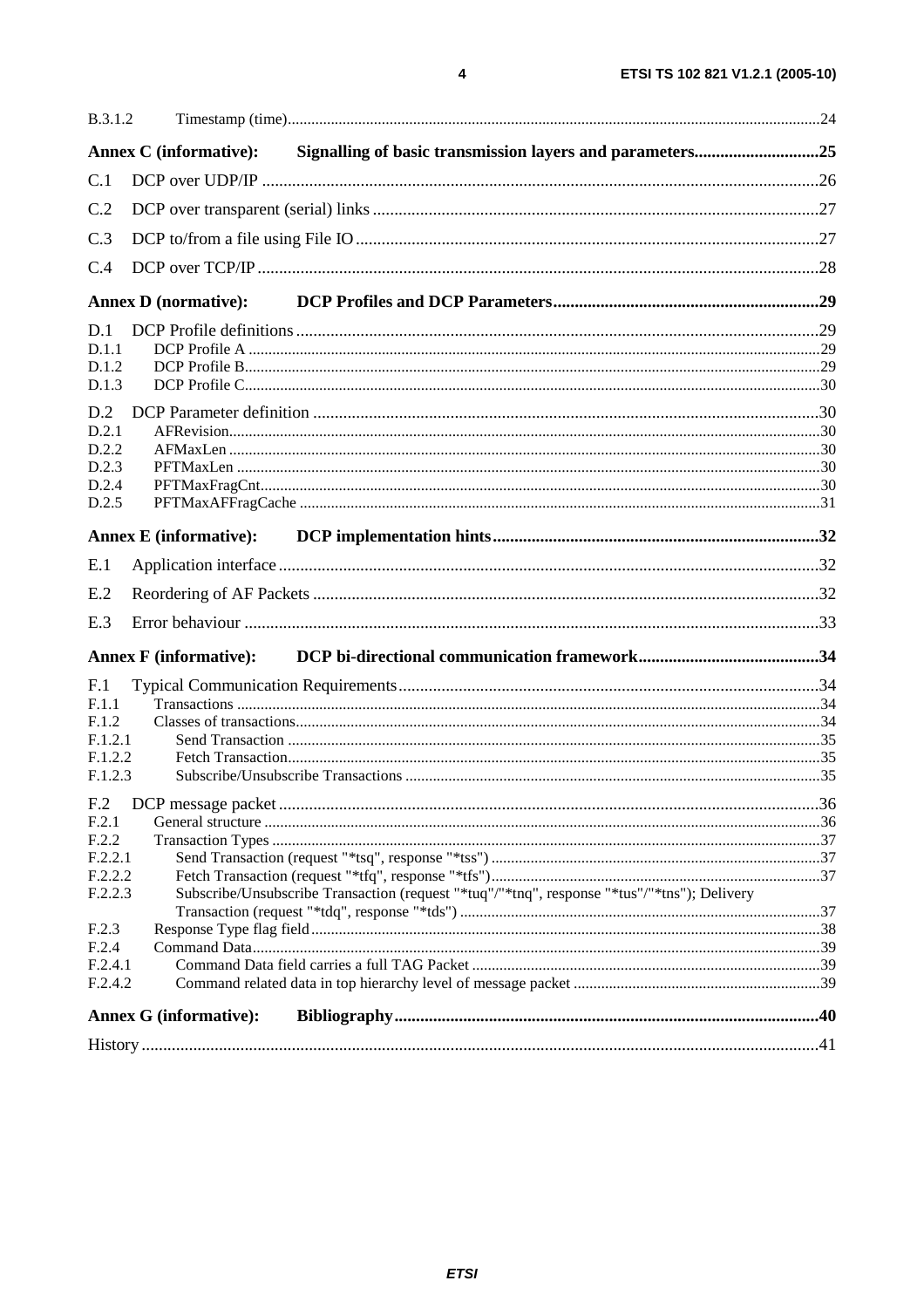### Intellectual Property Rights

IPRs essential or potentially essential to the present document may have been declared to ETSI. The information pertaining to these essential IPRs, if any, is publicly available for **ETSI members and non-members**, and can be found in ETSI SR 000 314: *"Intellectual Property Rights (IPRs); Essential, or potentially Essential, IPRs notified to ETSI in respect of ETSI standards"*, which is available from the ETSI Secretariat. Latest updates are available on the ETSI Web server ([http://webapp.etsi.org/IPR/home.asp\)](http://webapp.etsi.org/IPR/home.asp).

Pursuant to the ETSI IPR Policy, no investigation, including IPR searches, has been carried out by ETSI. No guarantee can be given as to the existence of other IPRs not referenced in ETSI SR 000 314 (or the updates on the ETSI Web server) which are, or may be, or may become, essential to the present document.

### Foreword

This Technical Specification (TS) has been produced by Joint Technical Committee (JTC) Broadcast of the European Broadcasting Union (EBU), Comité Européen de Normalisation ELECtrotechnique (CENELEC) and the European Telecommunications Standards Institute (ETSI).

NOTE: The EBU/ETSI JTC Broadcast was established in 1990 to co-ordinate the drafting of standards in the specific field of broadcasting and related fields. Since 1995 the JTC Broadcast became a tripartite body by including in the Memorandum of Understanding also CENELEC, which is responsible for the standardization of radio and television receivers. The EBU is a professional association of broadcasting organizations whose work includes the co-ordination of its members' activities in the technical, legal, programme-making and programme-exchange domains. The EBU has active members in about 60 countries in the European broadcasting area; its headquarters is in Geneva.

European Broadcasting Union CH-1218 GRAND SACONNEX (Geneva) Switzerland Tel: +41 22 717 21 11 Fax: +41 22 717 24 81

# Introduction

A large number of communications protocols have been developed to allow reliable exchange of data using a wide variety of different techniques. Some have relied on two-way communication to allow requests for re-tries of missing or corrupted messages, while others have relied on Forward Error Correcting codes such as Reed Solomon to rebuild the original message. Unfortunately most of the protocols are tightly coupled to the application they were originally developed for, do not scale well in multicast networks or are unsuitable for use over the uni-directional circuits often found in distribution systems. When the development of a distribution protocol for Digital Radio Mondiale broadcasts was considered, none of the available protocols was deemed suitable and so it was decided to develop a general purpose, low-level, reliable communications protocol suitable for both uni-directional and bi-directional data links which would meet the needs of DRM but would also hopefully be flexible enough to meet the needs of other applications as well.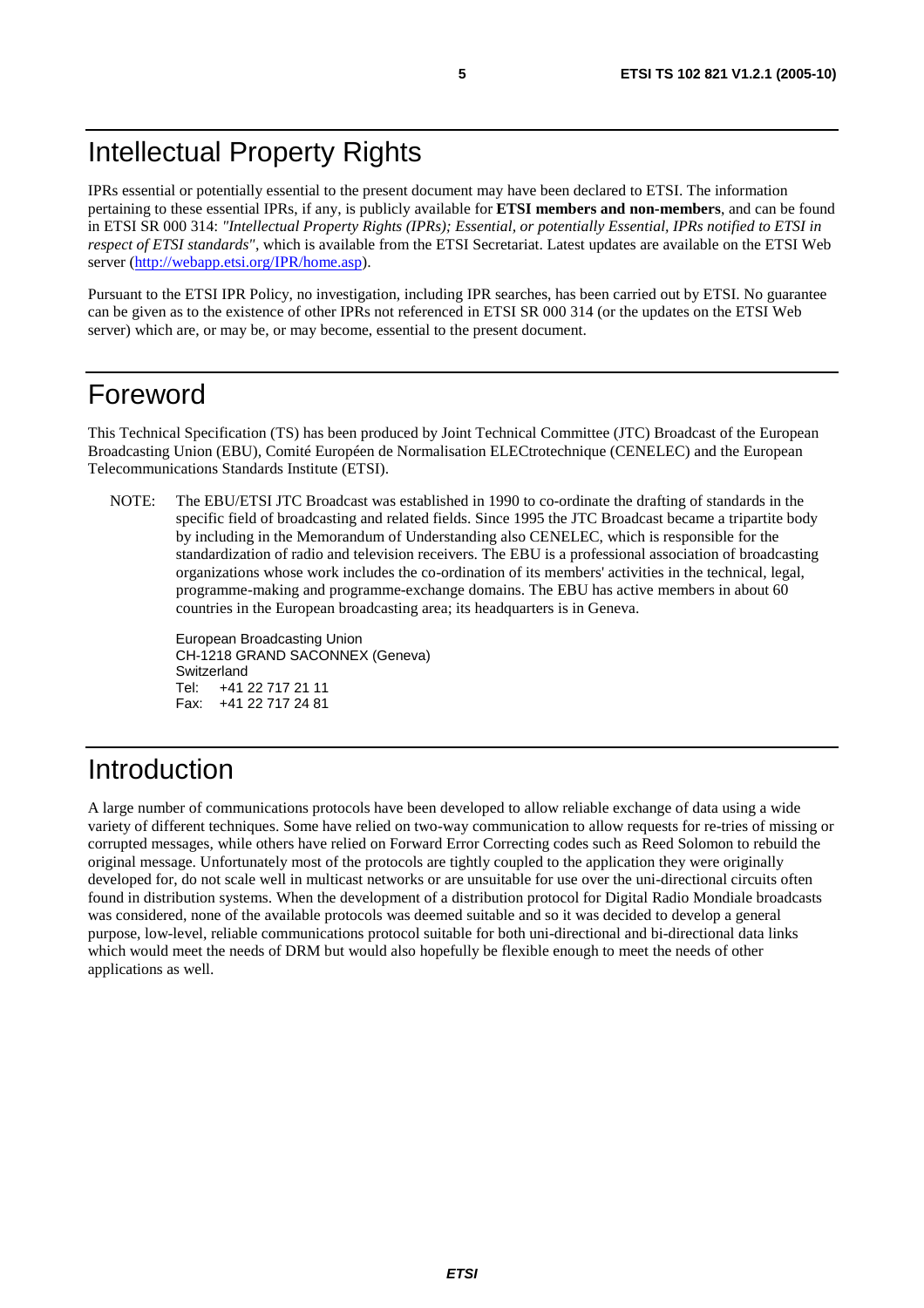### 1 Scope

The present document gives the specification for a general purpose distribution link suitable for multicasting data to many recipients using a uni-directional communications network.

### 2 References

The following documents contain provisions that, through reference in this text, constitute provisions of the present document.

- References are either specific (identified by date of publication and/or edition number or version number) or non-specific.
- For a specific reference, subsequent revisions do not apply.
- For a non-specific reference, the latest version applies.

Referenced documents that are not found to be publicly available in the expected location might be found at <http://docbox.etsi.org/Reference>.

[1] IETF RFC 3986: "Uniform Resource Identifier (URI): Generic Syntax".

# 3 Definitions, symbols, abbreviations and conventions

### 3.1 Definitions

For the purposes of the present document, the following terms and definitions apply:

**AF Packet:** collection of TAG Items with a header carrying a cohesive and self-contained block of data

**application:** any DCP-based protocol (specified outside the scope of TS 102 281)

**Application Framing (AF):** layer of the DCP providing a logical grouping of a number of TAG Items

**byte:** collection of 8-bits

**Distribution and Communication Protocol (DCP):** transport layer communications protocol providing fragmentation, addressing and/or reliable data transmission over errored channels using a Reed Solomon code to provide Forward Error Correction

**TAG Item:** DCP elemental type combining in a single logical data the name, length and value of the data

**TAG Name:** name field within an individual TAG Item used to identify an individual piece of information

**TAG Packet:** collection of TAG Items with a header carrying a cohesive and self-contained block of data

**TAG Value:** payload of a TAG Item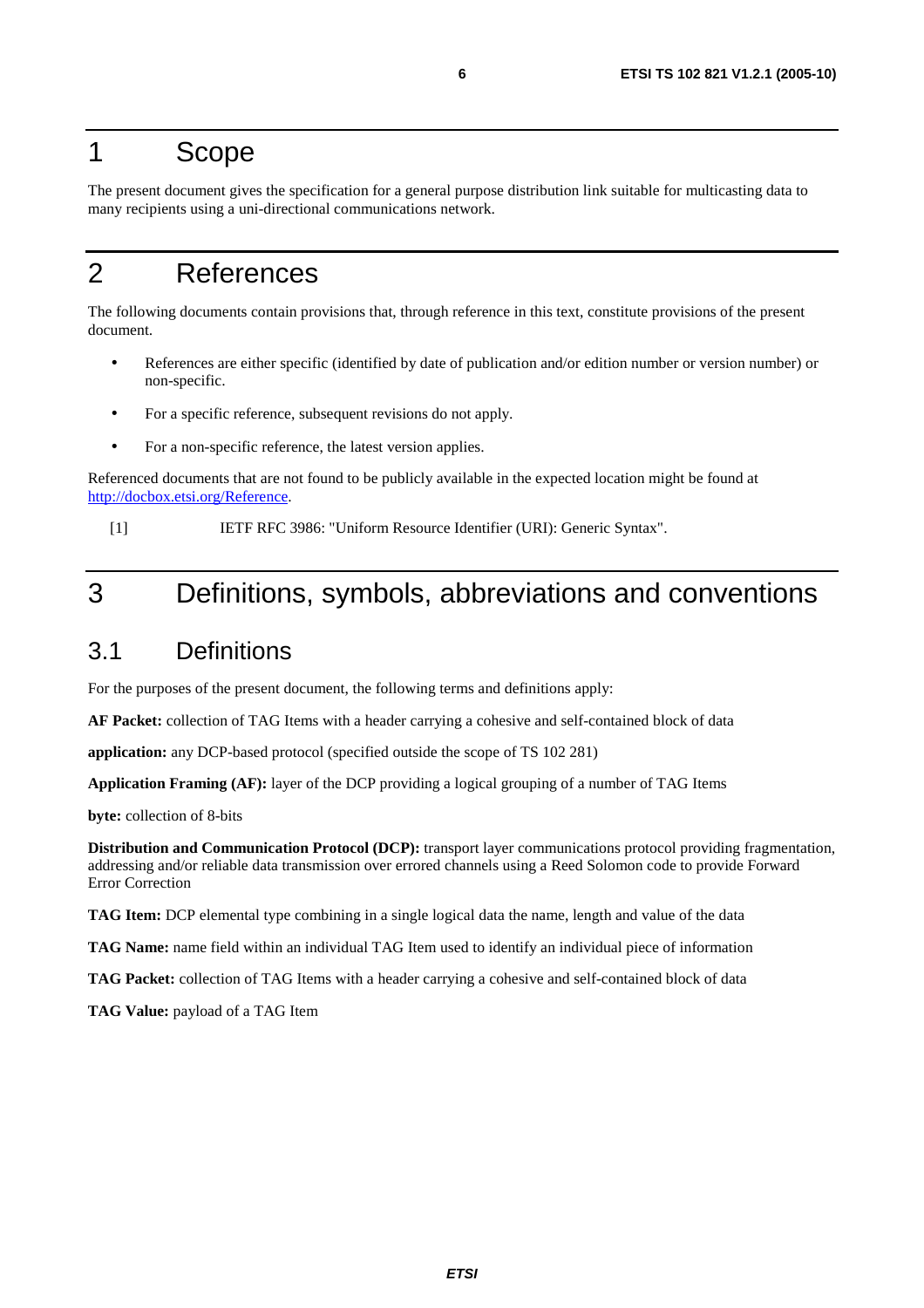### 3.2 Symbols

For the purposes of the present document, the following symbols apply:

| $N_{x}$         | The value N is expressed in radix x. The radix of x shall be decimal, thus $2A_{16}$ is the hexadecimal<br>representation of the decimal number 42. |
|-----------------|-----------------------------------------------------------------------------------------------------------------------------------------------------|
| $\vert x \vert$ | The smallest integral value numerically greater than $x$ . Sometimes known as the "ceiling" function.                                               |
| $\vert x \vert$ | The largest integral value numerically less than x. Sometimes known as the "floor" function.                                                        |
| $\chi$          | The result of dividing the value x by the value y.                                                                                                  |
|                 | $MIN{a, , z}$ The smallest value in the list.                                                                                                       |

#### 3.3 Abbreviations

For the purposes of the present document, the following abbreviations apply:

| AF              | <b>Application Framing</b>                   |
|-----------------|----------------------------------------------|
| <b>CRC</b>      | Cyclic Redundancy Check                      |
| <b>DCP</b>      | Distribution and Communication Protocol      |
| <b>DRM</b>      | Digital Radio Mondiale                       |
| <b>FEC</b>      | <b>Forward Error Correction</b>              |
| IP              | Internet Protocol                            |
| LS <sub>b</sub> | Least Significant bit                        |
| <b>LSB</b>      | Least Significant Byte                       |
| MSb             | Most Significant bit                         |
| <b>MSB</b>      | Most Significant Byte                        |
| MTU             | Maximum Transmit Unit                        |
| <b>PFT</b>      | Protection, Fragmentation and Transportation |
| <b>RS</b>       | Reed Solomon                                 |
| <b>TAG</b>      | Tag, Length, Value                           |
| <b>TCP</b>      | <b>Transmission Control Protocol</b>         |
| UDP             | User Datagram Protocol                       |

### 3.4 Conventions

The order of bits and bytes within each description shall use the following notation unless otherwise stated:

- in figures, the bit or byte shown in the left hand position is considered to be first;
- in tables, the bit or byte shown in the left hand position is considered to be first;
- in byte fields, the Most Significant bit (MSb) is considered to be first and denoted by the higher number. For example, the MSb of a single byte is denoted "b<sub>7</sub>" and the Least Significant bit (LSb) is denoted "b<sub>0</sub>";
- in vectors (mathematical expressions), the bit with the lowest index is considered to be first.

The order of transmission (MSb-first or LSb-first) shall be the conventional order for the physical link in use. Where both orders are common, MSb-first shall be used.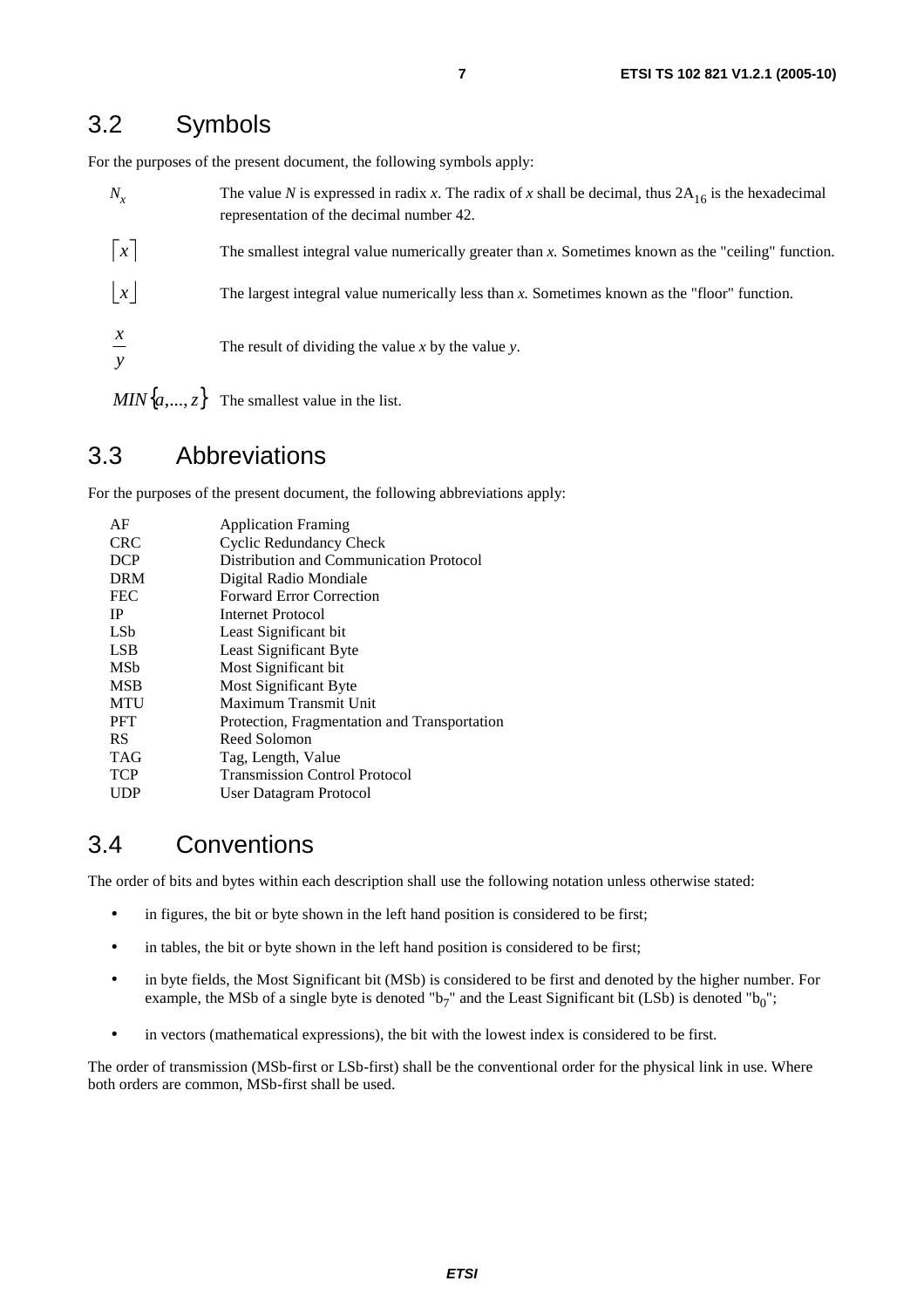### 4 General description

#### 4.1 System overview

The Distribution and Communication Protocol is specifically designed to permit reliable multicast communication from a central server to a number of receivers. Errors on the communications link(s) can be detected and corrected using a Reed-Solomon Forward Error Correction code. As a result the communications links employed can be uni-directional, offering a potentially huge cost saving.

### 4.2 System architecture

The application data is carried from the server to the receiver through a number of layers as shown in figure 1. The data at each layer is encapsulated in a series of packets. The TAG layer encapsulates the elementary arbitrary length data items, while the AF Layer combines the elementary data into a cohesive block of related data. The optional PFT layer allows fragmentation of the potentially large AF packets, and adds the possibility of having addressing and FEC. The AF Packets or the PFT Fragments can then be transported by any one of a number of physical links, including (but not limited to) asynchronous serial, UDP/IP and even stored as a file on a disc. Some examples of the possible link layer options are shown in figure 2.



**Figure 1: DCP protocol stack** 

Although shown used with errored data links, the PFT layer is also helpful when using reliable data links which do not provide a transport addressing function.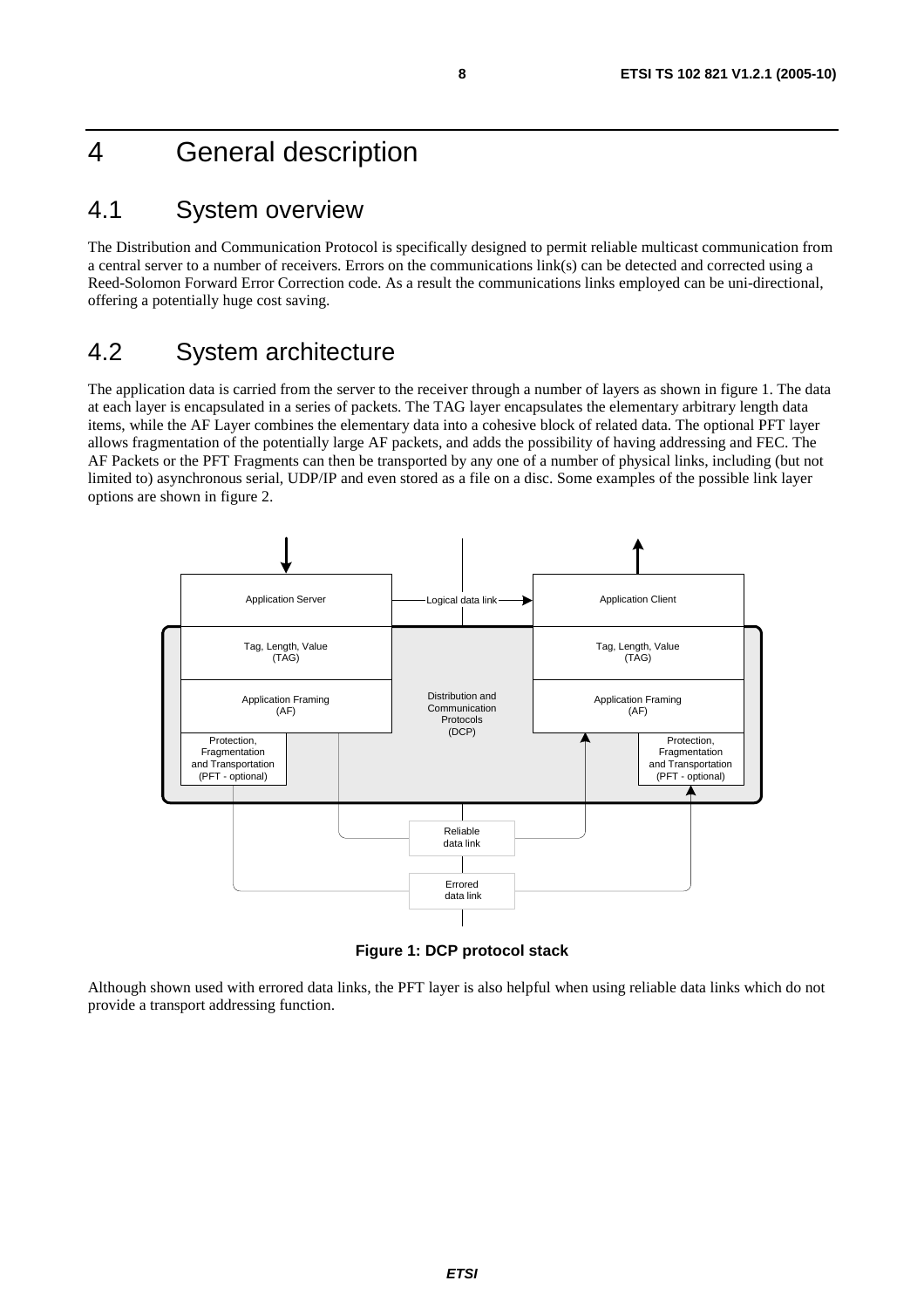

**Figure 2: Example DCP link layers** 

#### 4.2.1 TAG Items and AF packets and PFT fragments

A very brief overview of the structure of the data at the various layers is shown in figure 3.



**Figure 3: TAG Items, AF packets and PFT fragments**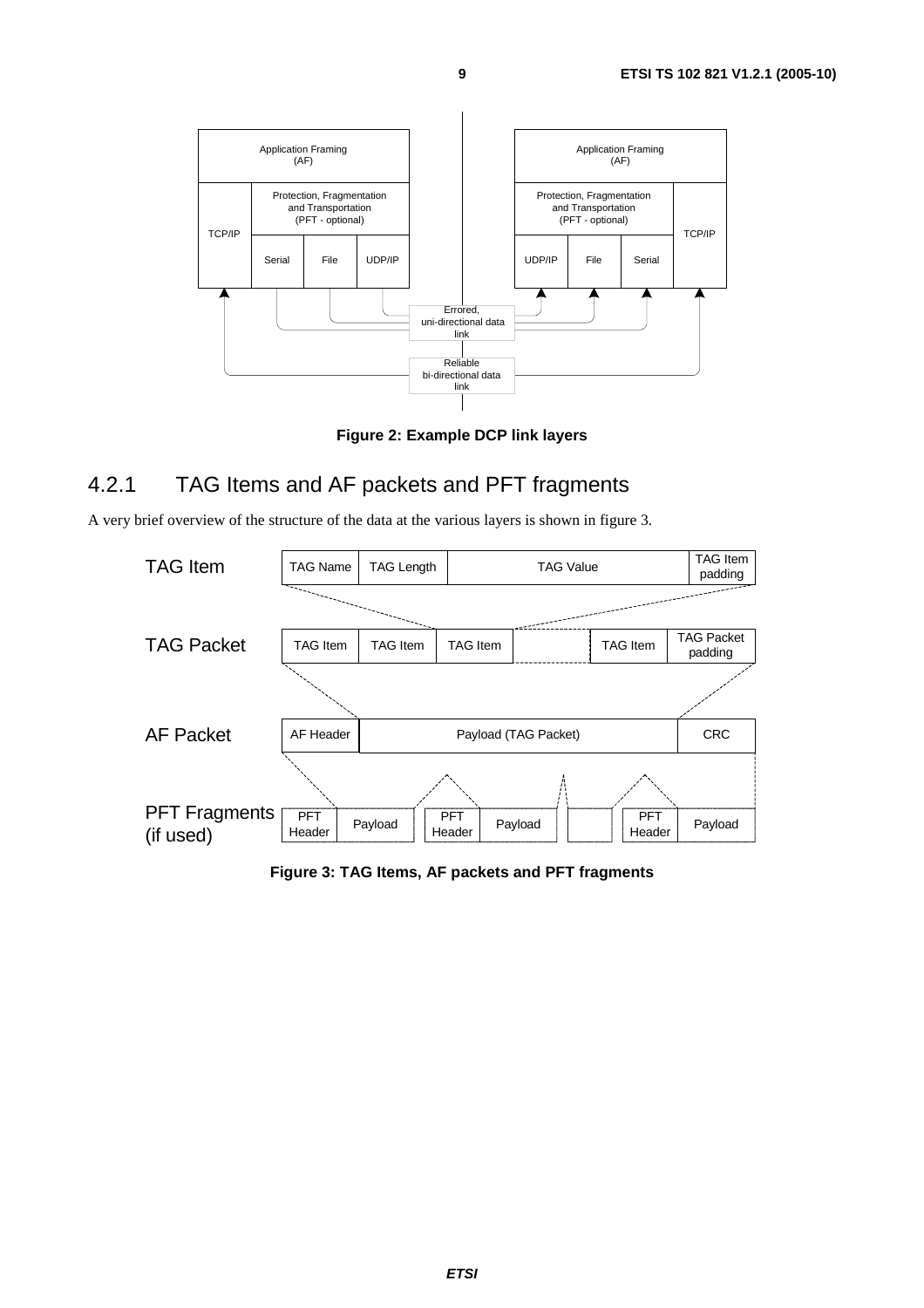### 5 TAG Layer

The TAG Layer forms the interface between the application and the DCP. Within the TAG Layer, TAG Items encapsulate individual data items. TAG Items are combined to form in a TAG Packet to form a logically cohesive block of data to the application. Thus to define a new application it is merely necessary to define a series of TAG Items and to impose any necessary limits on the features of the DCP, for example specifying that the PFT Layer shall always be used or that the physical link shall always be Ethernet, etc.

### 5.1 TAG packet

A TAG Packet is the name given to a cohesive group of TAG Items that have some significance to the overall application. TAG Packets do not contain any synchronization or error correction and so will typically only exist within equipment.



#### **Figure 4: TAG packet**

A TAG Packet may include up to 7 bytes of padding after the last TAG Item - the data carried in the padding shall be undefined. Such padding shall be ignored by all receivers. Since the shortest length of a TAG Item is 8 bytes, TAG Packet Padding can be easily identified. If more than 7 bytes of padding are required, the *\*dmy* special TAG Item shall be used, see clause 5.2.2.2.

It should be noted that the TAG Packet itself has no header, and there is no way of determining the total length of the TAG Items in the packet: these functions are achieved using the AF Layer described later. As a result, the TAG Packet is not a suitable structure for passing between pieces of equipment, but is a convenient abstraction that can be used in implementations if desired.

#### 5.1.1 General rules

The application may determine whether the order of TAG Items within a TAG Packet has any significance. It is very strongly recommended that the order of TAG Items shall not be significant.

The application may determine whether a single TAG Packet may contain multiple TAG Items with the same name.

Implementations shall ignore any TAG Items included in a TAG Packet that are not recognized. This allows proprietary extensions to be made to existing protocols in a backwards compatible manner.

TAG Item Name may comprise any four bytes, and need not be restricted to ASCII characters. One general restriction is given in clause 5.2.2. Applications may define additional restrictions.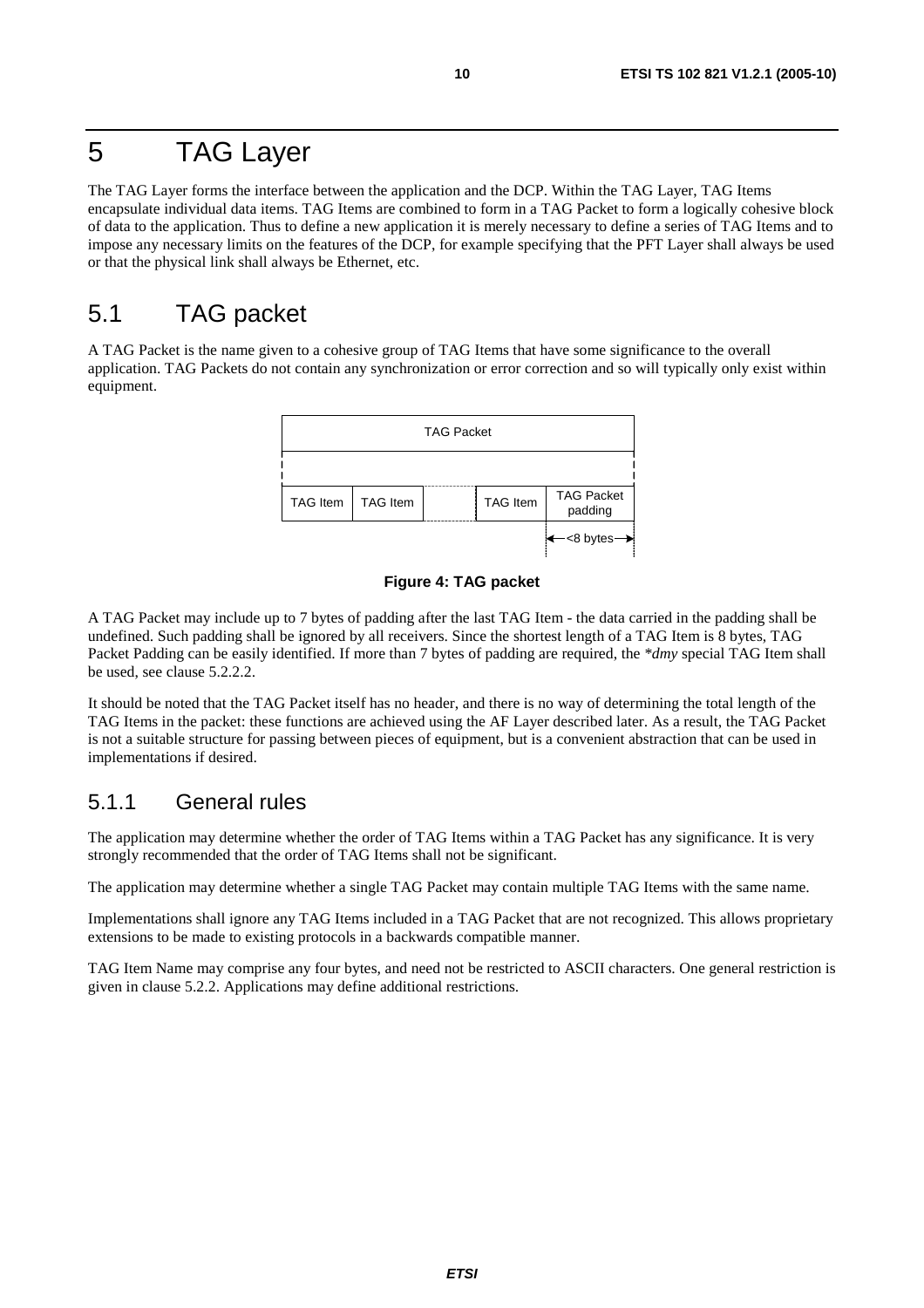### 5.2 TAG item

The structure of a single TAG Item is as shown in figure 5.





**TAG Name:** A four-byte name used to identify the data value carried in the TAG Item.

**TAG Length:** A four-byte value representing the number of bits in the TAG Value field.

**TAG Value:** Any value as required by the application.

**TAG Item padding:** Up to seven bits of undefined value as required to make the total length of the TAG Item a whole number of bytes.

#### 5.2.1 Hierarchical TAG items - Coding example

If required by the application, a single TAG Item may encapsulate further TAG Items, as illustrated in figure 6. The depth of the hierarchy may be limited by the application if appropriate.



**Figure 6: Hierarchical TAG Items** 

Since every lowest-layer TAG Item will contain TAG Item padding to ensure it is a whole number of 8-bit bytes long, the higher layer TAG Items shall never require TAG Item padding.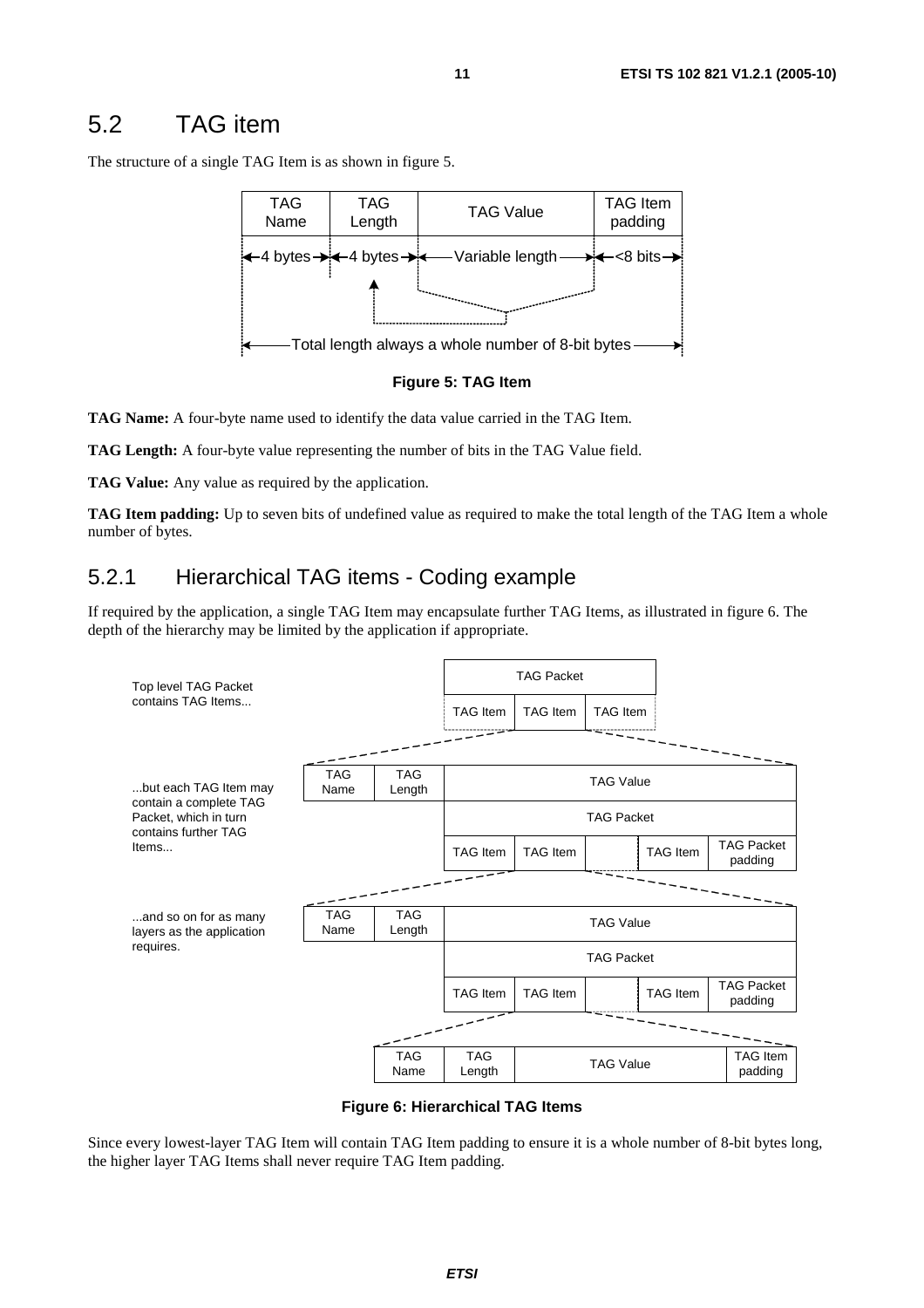#### 5.2.2 Special TAG items

Each application is largely free to define TAG Item names as appropriate, the only exception being that all names beginning with the ASCII "\*" character, 42 (decimal) or  $2A_{16}$ , are reserved as control TAG Items.

#### 5.2.2.1 Protocol type and revision, \*ptr

It is highly recommended that every application using the DCP should declare a protocol type and revision in every TAG Packet using the \*ptr TAG Item as shown in figure 8.

|              | <b>TAG Name</b> |  |         | <b>TAG Length</b> |         |                                                              |                      | <b>TAG Value</b>                                            |       |       |  |
|--------------|-----------------|--|---------|-------------------|---------|--------------------------------------------------------------|----------------------|-------------------------------------------------------------|-------|-------|--|
| ASCII "*ptr" |                 |  | 64 bits |                   |         |                                                              | <b>Protocol Name</b> | <b>Protocol Revision</b>                                    |       |       |  |
| $\star$      | p               |  |         |                   |         | $00_{16}$ 00 <sub>16</sub> 00 <sub>16</sub> 40 <sub>16</sub> |                      | e.g. ASCII                                                  | Major | Minor |  |
| 4 bytes      |                 |  |         |                   | 4 bytes |                                                              | -4 bytes-            | $\rightarrow$ +2 bytes $\rightarrow$ +2 bytes $\rightarrow$ |       |       |  |

#### **Figure 7: Protocol type and revision**

**Protocol type:** The name of the protocol. Typically this will be encoded using ASCII values in the range  $20_{00}$  to  $7F_{16}$ , but values outside this range may be used if desired.

**Major revision:** A binary counter representing the major version number of the protocol, starting from 0000<sub>16</sub>.

**Minor revision:** A binary counter representing the minor version number of the protocol, starting from  $0000_{16}$ .

This TAG Item requires no TAG Item padding.

#### 5.2.2.1.1 Revision numbering

Each application is permitted to use any revision numbering scheme as required, however it is highly recommended that the minor revisions are backwards compatible, thus an application implementing version 4.3 of protocol WXYZ should be able to decode versions 4.0, 4.1 and 4.2 in addition to 4.3, but may not necessarily support versions 3.1 or 5.0. Additionally, version 4.5 packets shall be processed as if they were version 4.3 with any new features added in version 4.4 or 4.5 being ignored.

As a general principal, the addition of new TAG Items or the definition of previously reserved bits should be reflected by a minor version number change. Non-backwards compatible re-definition (including lengthening) of existing TAG Items should be reflected by a major version number change.

#### 5.2.2.2 Dummy padding, \*dmy

To allow word alignment to be achieved when necessary, the \*dmy TAG Item allows more than 8 padding bytes (of undefined data) to be inserted into a TAG Packet: if less than 8 bytes of padding are required, the TAG Packet Padding shall be used instead.

| <b>TAG Name</b> |   |              | TAG Length                       | <b>TAG Value</b> | <b>TAG</b> Item<br>padding |
|-----------------|---|--------------|----------------------------------|------------------|----------------------------|
| d               | m | $\mathsf{V}$ | Length of TAG<br>Value (in bits) | Undefined data   | As required                |
| -4 bytes        |   |              | 4 bytes                          | Variable length  | $-$ 8 bits $-$             |

**Figure 8: Dummy (padding) TAG Item**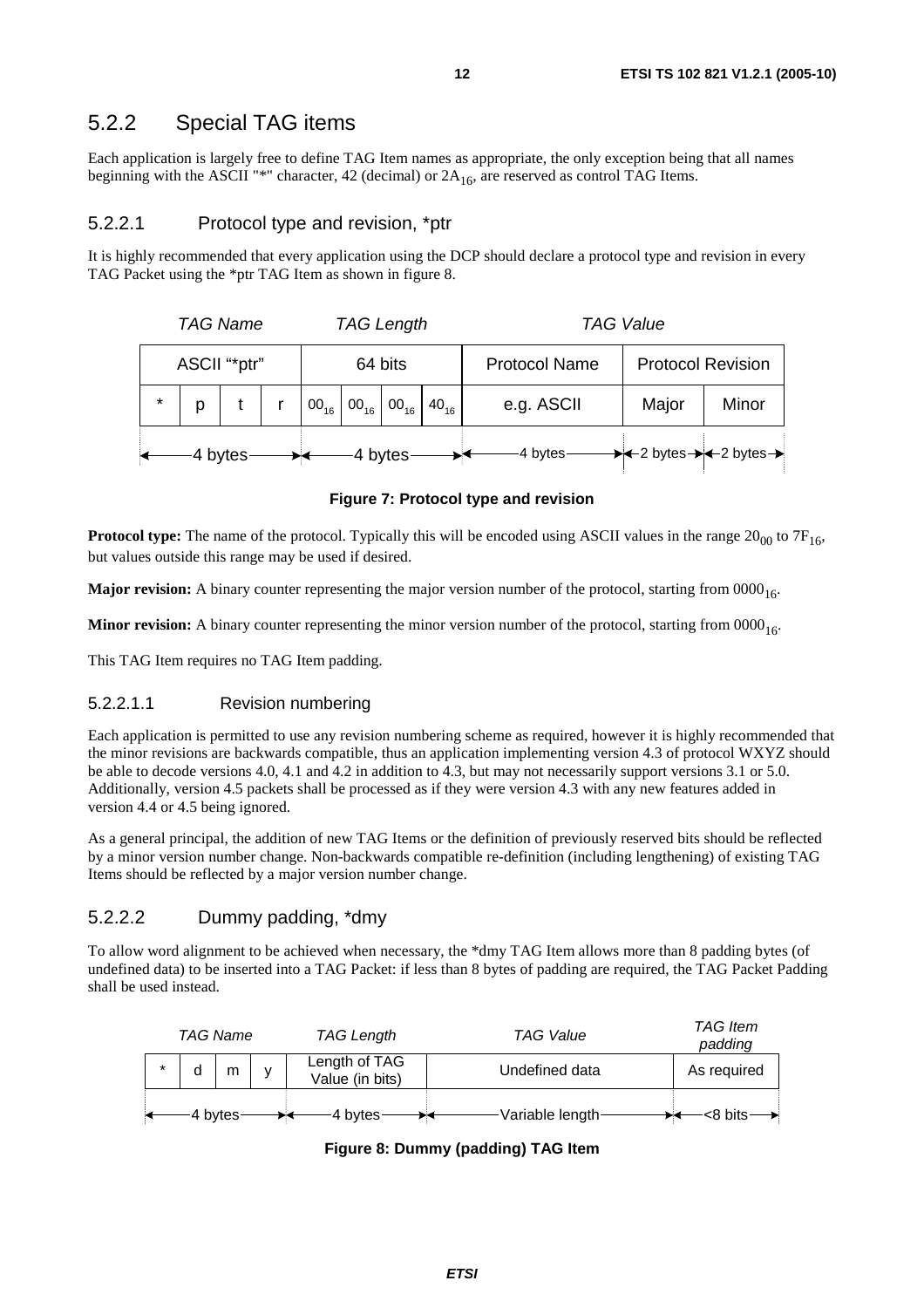# 6 Application Framing (AF) layer

The AF layer encapsulates a single TAG Packet in a simple structure that is suitable for passing between equipment connected via error-free links. Such links may be provided by existing networks, such as TCP/IP, or by the PFT Layer described in clause 7.

### 6.1 AF packet structure

The basic structure of an AF Packet is as shown in figure 9.



**Figure 9: AF Layer** 

**SYNC:** two-byte ASCII representation of "AF".

**LEN:** length of the payload, in bytes.

**SEQ:** sequence number. Each AF Packet shall increment the sequence number by one for each packet sent, regardless of content. There shall be no requirement that the first packet received shall have a specific value. The counter shall wrap from FFFF<sub>16</sub> to  $0000_{16}$ , thus the value shall count, FFFE<sub>16</sub>, FFFF<sub>16</sub>, 0000<sub>16</sub>, 0001<sub>16</sub>, etc.

**AR:** AF protocol Revision - a field combining the *CF*, *MAJ* and *MIN* fields.

**CF:** CRC Flag, 0 if the *CRC* field is not used (CRC value shall be  $0000_{16}$ ) or 1 if the *CRC* field contains a valid CRC.

**MAJ:** major revision of the AF protocol in use, see clause 6.2.

**MIN:** minor revision of the AF protocol in use, see clause 6.2.

**Protocol Type (PT)**: single byte encoding the protocol of the data carried in the payload. For TAG Packets, the value shall be the ASCII representation of "T".

**CRC:** CRC calculated as described in annex A over the AF Header and Payload field if the *CF* field is 1, otherwise  $0000_{16}$ .

### 6.2 Revision history

#### **Table 1: Revision history**

| <b>Maior</b><br>revision | <b>Minor</b><br>revision | <b>Date</b> | <b>Changes</b>         |
|--------------------------|--------------------------|-------------|------------------------|
| $01_{16}$                | $00_{16}$                | 2003-01-28  | Initial public release |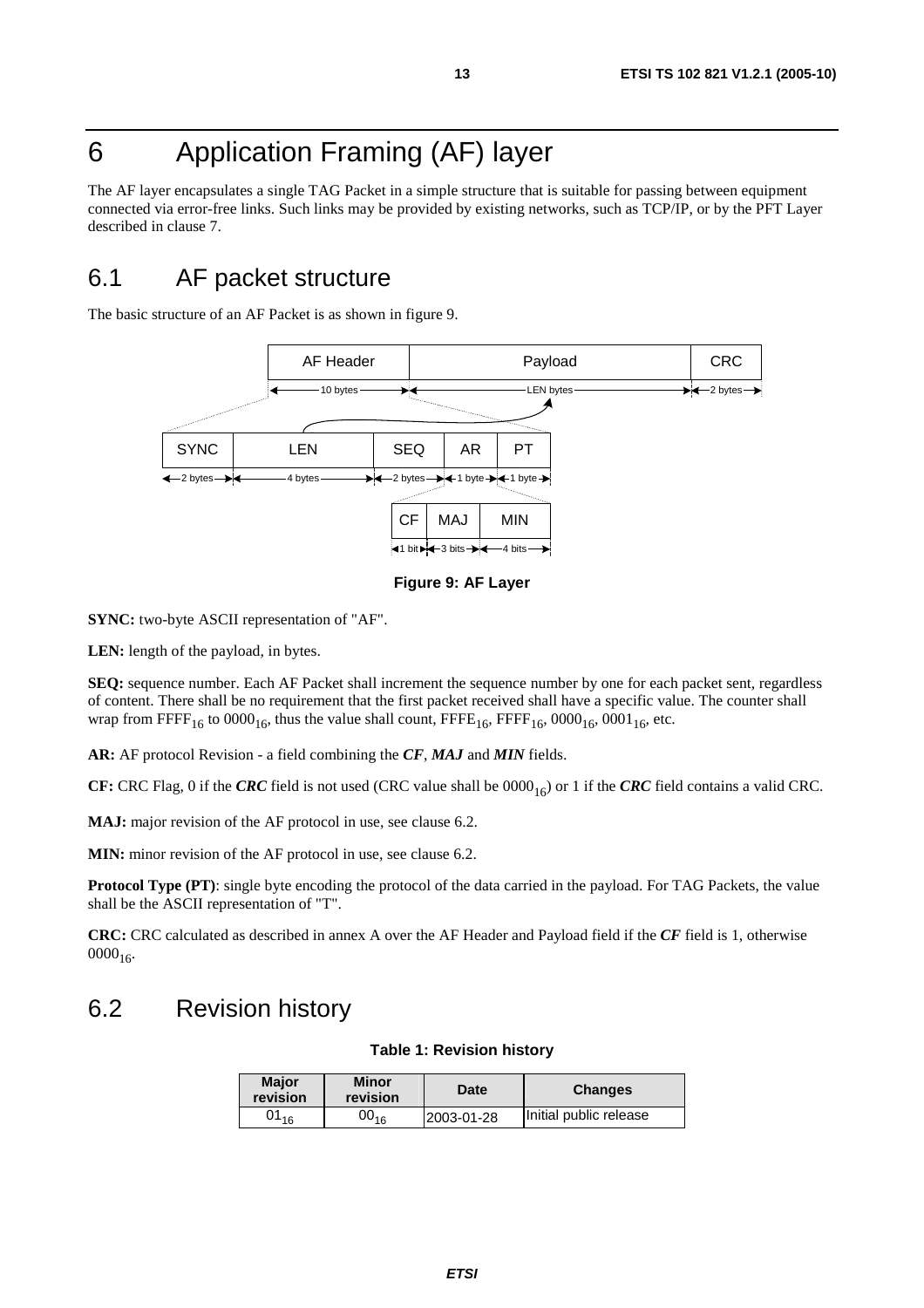### 7 PFT layer

The optional Protection, Fragmentation and Transport, or PFT Layer provides, as its name suggests, three separate functions. The first is error protection using a Reed-Solomon code that can detect and correct individual bit errors and also rebuild entire lost packets. The second is fragmentation, splitting large packets into smaller units suitable for data links that enforce lower MTU. Finally, the PFT layer allows a limited form of transport addressing so that those lower layers that do not include addressing (for example RS232 serial links) can be used with multiple transport streams. It is not compulsory that all three functions are used simultaneously, and the use of optional header fields minimizes the overhead when a specific feature is not required. The following combinations are permitted:

- Encapsulation.
- Simple fragmentation.
- Reed Solomon FEC and fragmentation.

In addition, each of the above three options can be combined with transport addressing if desired. These options are summarized in figure 10.



**Figure 10: Options available when using PFT Layer** 

### 7.1 PFT fragment structure

The structure of a PFT Fragment is as shown in figure 11.



**Figure 11: PFT Fragment** 

**Psync:** the ASCII string "PF" is used as the synchronization word for the PFT Layer.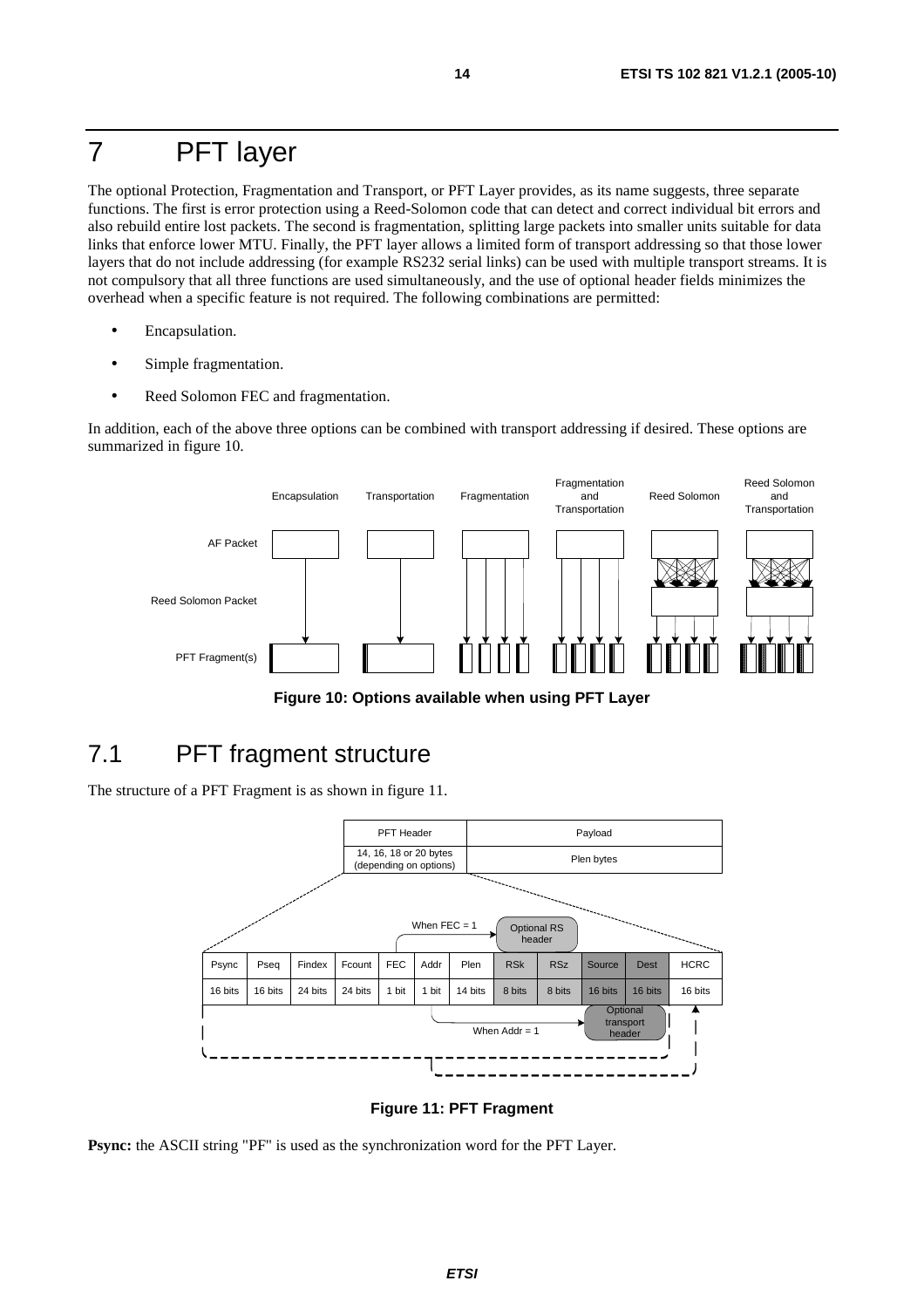**Pseq:** 16-bit counter incremented by one for each AF Packet. The value shall wrap around from  $2^{16}$ -1 to 0, e.g.  $\ldots$ ,  $2^{16}$ -2,  $2^{16}$ -1, 0, 1,  $\ldots$  The receiver shall not expect a specific value in the first fragment received. The value of the *Pseq* field has no link to the value of the AF Packet's *SEQ* field.

**Findex:** 24-bit counter incremented by one for each fragment that forms part of a single AF Packet. The first fragment of each AF Packet shall have the value zero. The value shall not wrap, thus imposing a maximum limit on the AF Packet size that can be carried. The maximum value varies depending on the MTU of the link, but is typically several gigabytes.

Fcount: number of fragments produced from this AF Packet, in the range 1 to  $2^{24}$ -1. The value zero shall not be used.

**FEC:** when this single-bit flag is set (1), the *Optional RS Header* is present.

**Addr:** when this single-bit flag is set (1), the *Optional Transport Header* is present.

**Plen:** the length, in bytes, of the payload of this fragment.

**RSk:** the length of the Reed Solomon data word - see clause 7.2.2. Only present when the *FEC* field is 1.

**RSz:** the number of padding bytes in the last Reed Solomon block - see clause 7.2.2. Only present when the *FEC* field is 1.

**Source:** free-format 16-bit source identifier. Only present when the *Addr* field is 1.

**Dest:** free-format 16-bit destination identifier. Only present when the *Addr* field is 1.

**HCRC:** PFT Header CRC calculated over the PFT Header fields from *Psync* including any optional headers present. The CRC shall be calculated as described in annex A.

When both *FEC* and *Addr* are set (i.e. when both optional headers are present), the two headers shall appear in the order indicated in figure 11.

### 7.2 Definitions

Throughout the following text, the following definitions shall apply.

#### 7.2.1 Known values

- *l* is the total length of the original AF Packet, including the header and CRC.
- $k_{max}$  is the maximum value of *k* and has the value 207.
- *p* is the number of bytes of Reed Solomon parity per chunk and has the value 48.
- *m* is the maximum number of fragment losses per packet that the Reed Solomon is to be able to recover. When recovery after fragment loss is not required, or when Reed Solomon is not used, m shall be zero. Values of *m* greater than 5 are not recommended due to the overhead of sending many small fragments.
- *MTU* is the Maximum Transmit Unit size (in bytes) for the underlying transport layer. When the transport layer has no MTU and when the MTU is greater than  $2^{14}$ , then the value of *MTU* shall be  $2^{14}$ .
- *h* is the PFT header length in bytes. The value shall be 12, 14, 16 or 18 bytes depending on the options in use.

#### 7.2.2 Calculated values

- *c* is the number of Reed Solomon chunks (fixed as zero if Reed Solomon not in use).
- *k* is the data length of each chunk and is carried in the *RSk* field of the PFT Header (zero if Reed Solomon not used).
- *z* is the number of zero-bytes added to the last Reed Solomon chunk and is carried in the *RSz* field of the PFT Header (zero if Reed Solomon not in use).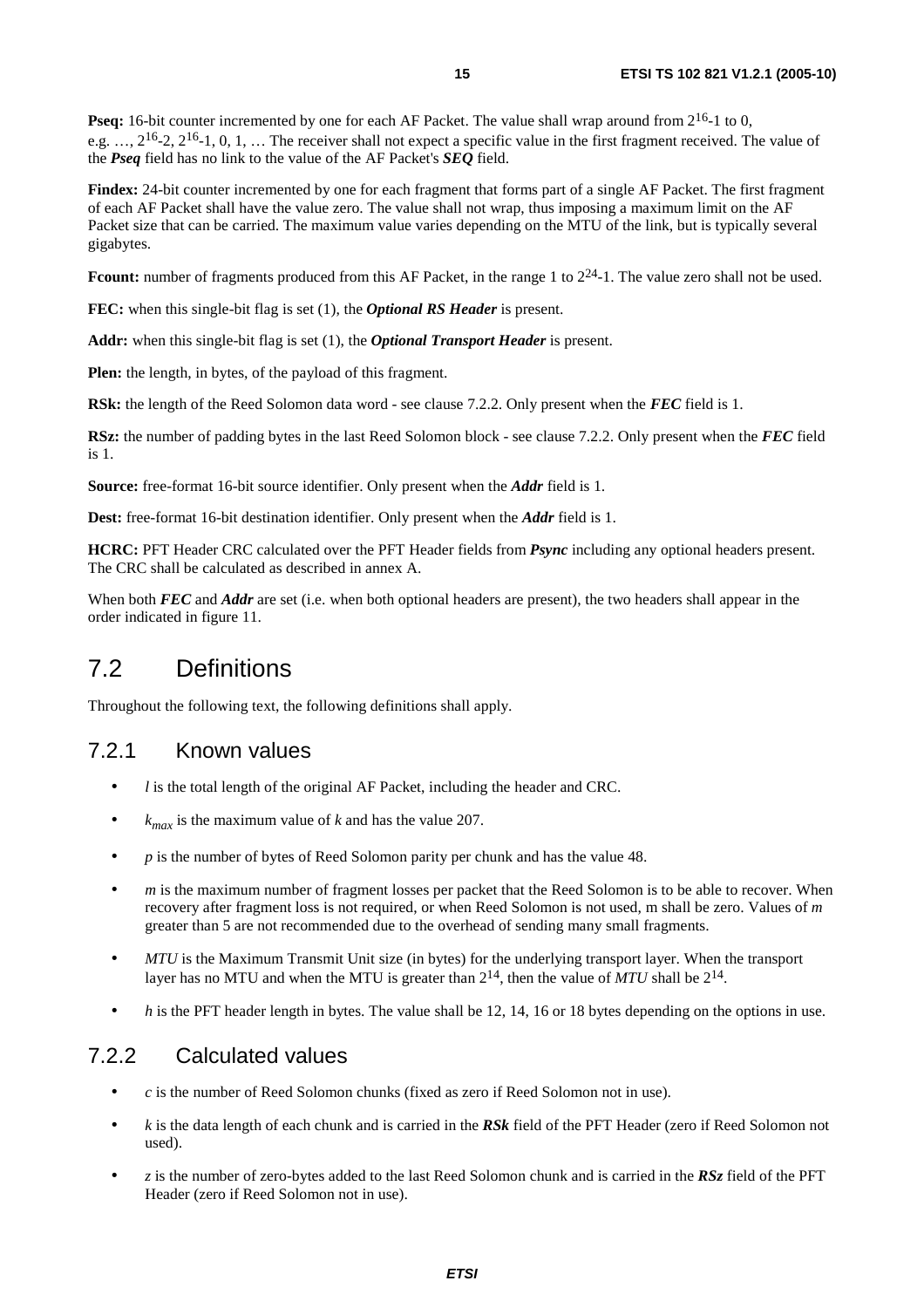- *s<sub>max</sub>* is an intermediate result representing the maximum payload size, in bytes, for a single fragment.
- *f* is the number of fragments and is carried in the *Fcount* field of the PFT Header.
- *s* is the actual size of the fragment(s), in bytes.
- *L* is the length (in bytes) of the packet to be fragmented. When Reed Solomon is used, *L* has the value *f.s*, otherwise *l*.

$$
c = \left[ \frac{l}{k_{\text{max}}} \right]
$$
  
\n
$$
k = \left[ \frac{l}{c} \right]
$$
  
\n
$$
z = c.k - l
$$
  
\n
$$
s_{\text{max}} = MIN \left\{ \left| \frac{c.p}{m+1} \right|, MTU - h \right\}
$$
 for  $m > 0$   
\n
$$
s_{\text{max}} = MTU - h
$$
 for  $m = 0$   
\n
$$
f = \left[ \frac{l + c.p + z}{s_{\text{max}}} \right]
$$
  
\n
$$
s = \left[ \frac{l + c.p + z}{f} \right]
$$

### 7.3 Encoding

The following steps shall be completed in order to encode a single AF Packet. In the event that an option (e.g. Reed Solomon) is not enabled, that step is simply not performed.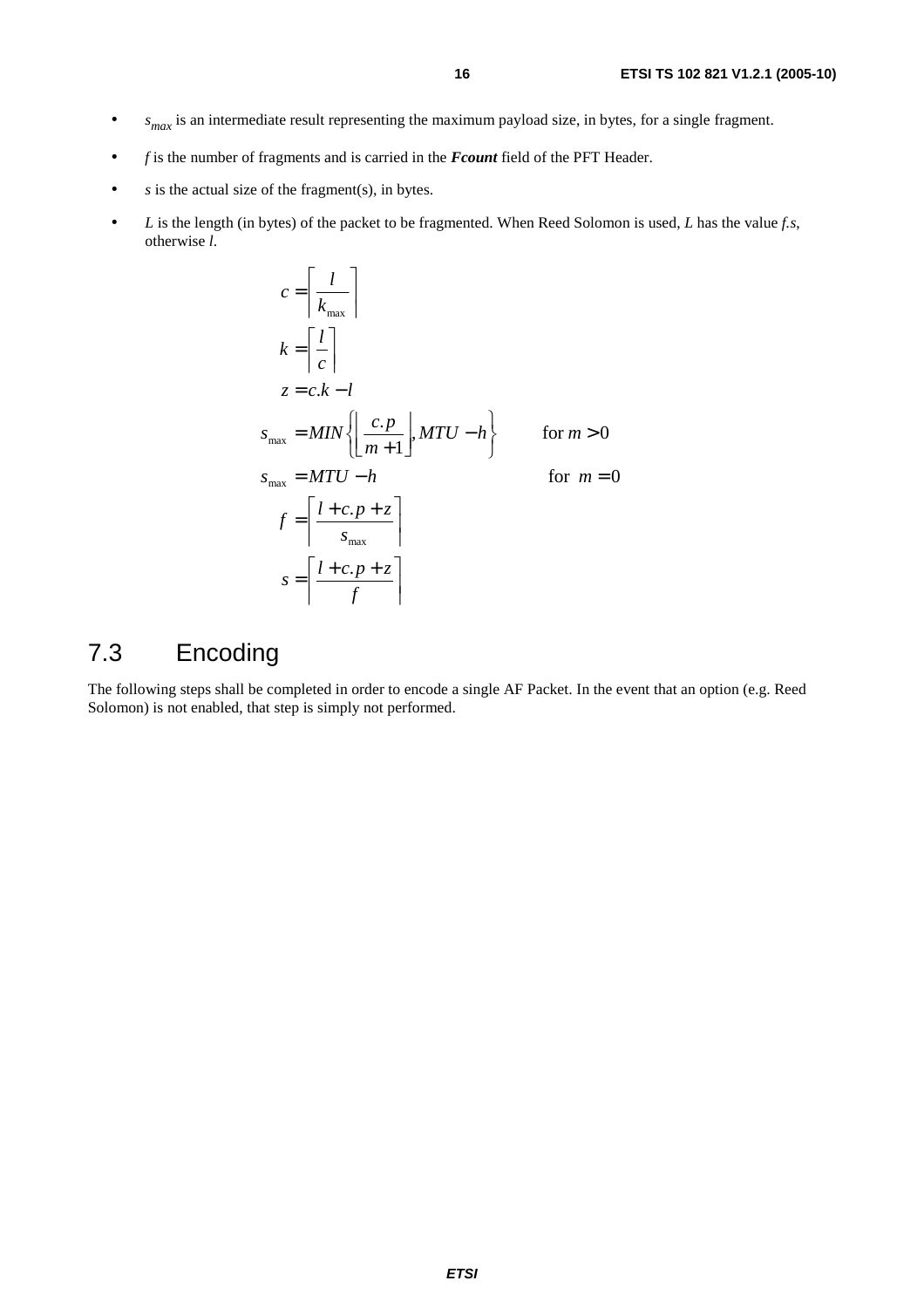#### 7.3.1 Reed Solomon

The original packet is first broken down into *c* Reed Solomon Chunks of *k* bytes each - *z* zero-bytes of padding are added to the last chunk if necessary. The Reed Solomon parity bytes are then calculated and appended to each chunk, and the resulting RS Block is interleaved to form an RS Packet. This is shown diagrammatically in figure 12.



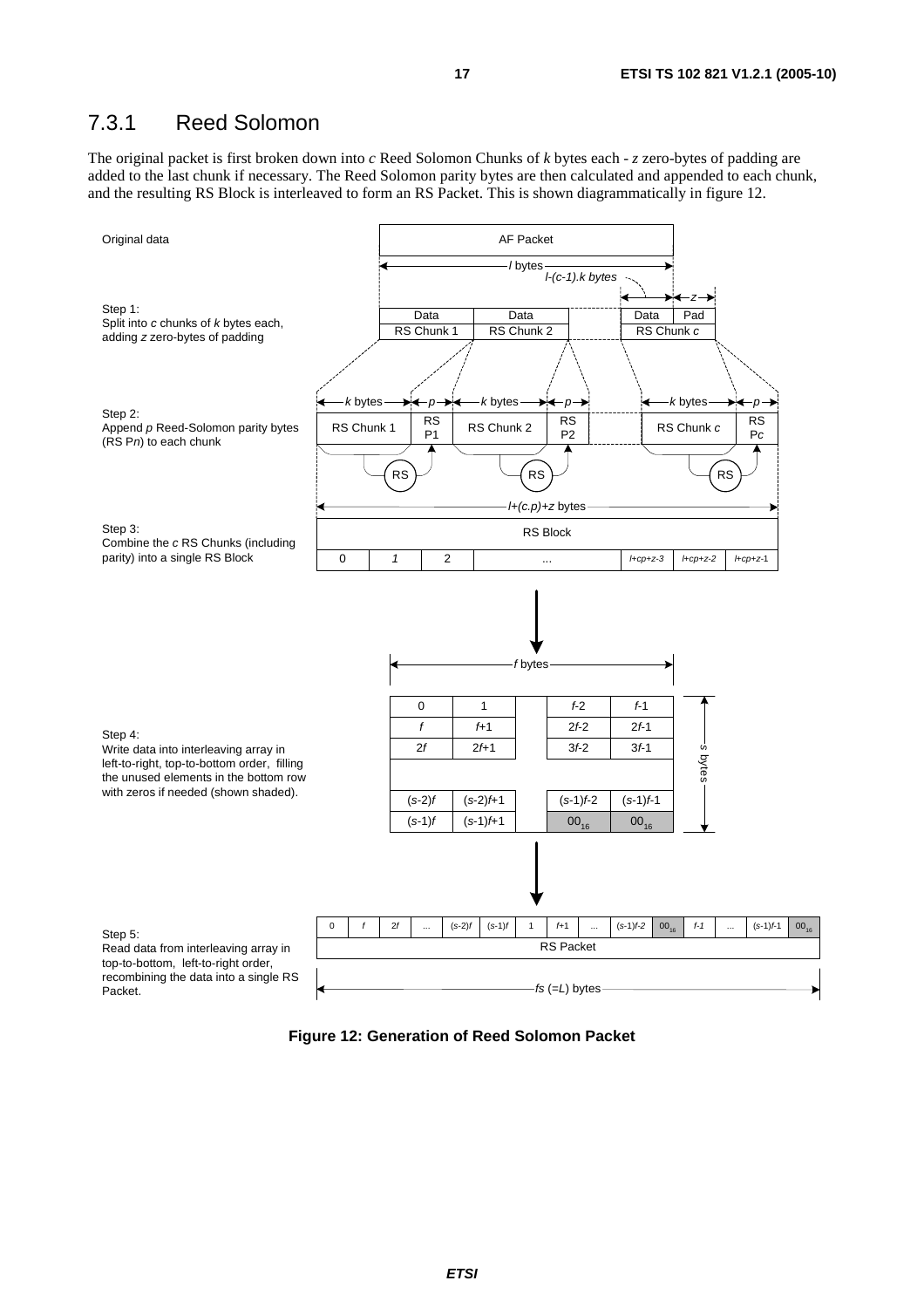The full Reed Solomon code used shall be  $RS(255,207)$  calculated over the Galois Field GF( $2^8$ ) using the generator polynomial  $P(x)=x^8 + x^4 + x^3 + x^2 + 1$ .

When the calculated value for *k* is less than 207, bytes *k* to 206 (inclusive) encoded by the RS(255,207) code shall all be zero and shall not be included in the resulting RS Block, thus producing an RS(*k*+*p*,*k*) code.

The code polynomial shall be  $G(x) = \prod_{i=1} (x -$ 48 1  $(x) = \prod_{i} (x - \alpha^{i})$ *i*  $G(x) = \prod (x - \alpha^i)$ .

The *k* data bytes and *p* Reed-Solomon check-bytes are mapped to the coefficients of the corresponding polynomials in order of decreasing power of x. If the order of the data bytes in the RS block is  $d_0$  to  $d_{k-1}$  followed by the check-bytes *rs*<sub>0</sub> to *rs*<sub>*n*-1</sub>, then *d*<sub>0</sub> to *d*<sub>*k*-1</sub> are the coefficients of  $x^{254}$  to  $x^{255-k}$  respectively and *rs*<sub>0</sub> to *rs*<sub>*n*-1</sub> are the coefficients of  $x^{p-1}$  to  $x^0$  in the codeword polynomial, i.e. the polynomial that has *G*(*x*) as a factor.

#### 7.3.2 Fragmentation

Fragmentation may be applied directly to an AF Packet or to a pre-processed RS Packet.

The fragmentation splits the data from the original AF or RS Packet into a number of separate fragments. When carrying an interleaved Reed Solomon Packet, up to *m* of these fragments can be lost from a each packet without losing data. The fragmenting process is shown diagrammatically in figure B.3.

Every PFT Fragment produced from a single AF or RS Packet shall have the same values in all of the PFT Header fields except for the *Findex, Plen* and *HCRC* fields.

The *Findex* field shall contain a count that shall start with zero and increment by one for each fragment.

The *Plen* field of all fragments shall be the *s* for the initial *f-1* fragments and *s - (L%f)* (modulus operator) for the final fragment. Note that when Reed Solomon has been used, all fragments will be of length *s*.

The *HCRC* field shall be calculated correctly for each PFT Fragment.



#### **Figure 13: Fragmentation**

#### 7.3.3 Transport addressing

The PFT Layer addressing fields *Source* and *Dest* are intended to be used to identifier the sender (*Source*) and recipient (*Dest*) of a packet. The value FFFF<sub>16</sub> shall be used to indicate "broadcast", all other values indicate a specific address. If a device is configured with specific source and/or destination addresses, it shall ignore all PFT Fragments received with an incorrect non-broadcast address.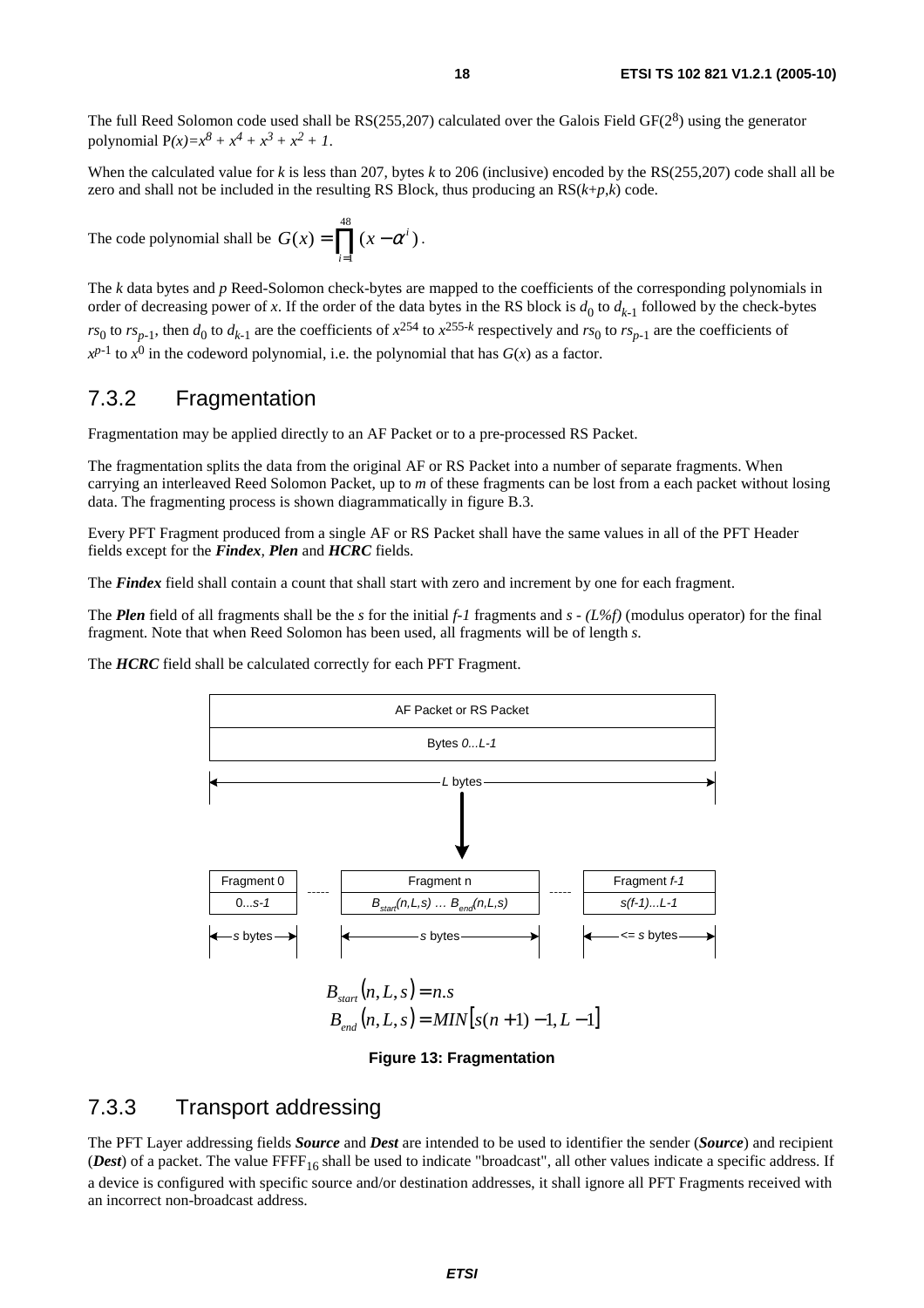### 7.4 Decoding process

Decoding the PFT Fragments is a four stage process. The four stages are, in order:

- synchronize;
- discard incorrectly addressed fragments (if transport addressing enabled);
- de-fragment (if either Reed Solomon or Simple Fragmentation has been used);
- Reed Solomon error detect and correct (if Reed Solomon enabled).

#### 7.4.1 Synchronization

For streaming links (e.g. asynchronous serial or TCP/IP) the following process shall be used for synchronization of the incoming stream. Synchronization may also be applicable when reading a file.

- i) Detect the bit-pattern  $0101000001000110<sub>2</sub>$  (5046<sub>16</sub>) corresponding to the ASCII sync-word "PF" to find the start of a candidate PFT Header.
- ii) Calculate the CRC over the candidate header this may be performed efficiently by a continuous byte-wide CRC implementation utilizing the fact that the CRC of the PFT Header including the *CRC* field itself will result in the constant value  $1DOF<sub>16</sub>$ .
- iii) Check that the header length matches the options selected: if too short, continue from step (ii), if too long, return to step (i), if correct, synchronization has been achieved and the *Plen* field can be used to determine the length of the fragment.

For packet-based links (e.g. UDP/IP), the concept of synchronization is unnecessary as the transport protocol will present complete fragments to the PFT layer. It is only necessary to check that the CRC and length are correct before passing the packet on for further processing. In the event that the CRC or length are incorrect, the packet may be assumed to be corrupted and discarded.

#### 7.4.2 Transport addressing

Each PFT Fragment may contain a source and destination address. If present, the address fields shall be examined and if they do not match the configuration of the unit, the entire fragment shall be discarded.

PFT Fragments which do not contain the optional Transport header shall never be discarded.

#### 7.4.3 Defragmentation

Defragmentation is the reverse process to fragmentation. Memory management is kept simple since it is known that all fragments (except the last one) are the same size. The last fragment will be the same size or smaller than the preceding fragments.

If Reed Solomon is not in use, every fragment must be received correctly and completely in order to re-construct the original AF Packet.

When Reed Solomon is in use, the Forward Error Correction code can be used to attempt recovery of the original AF Packet before all of the fragments have been received, see clause 7.4.4.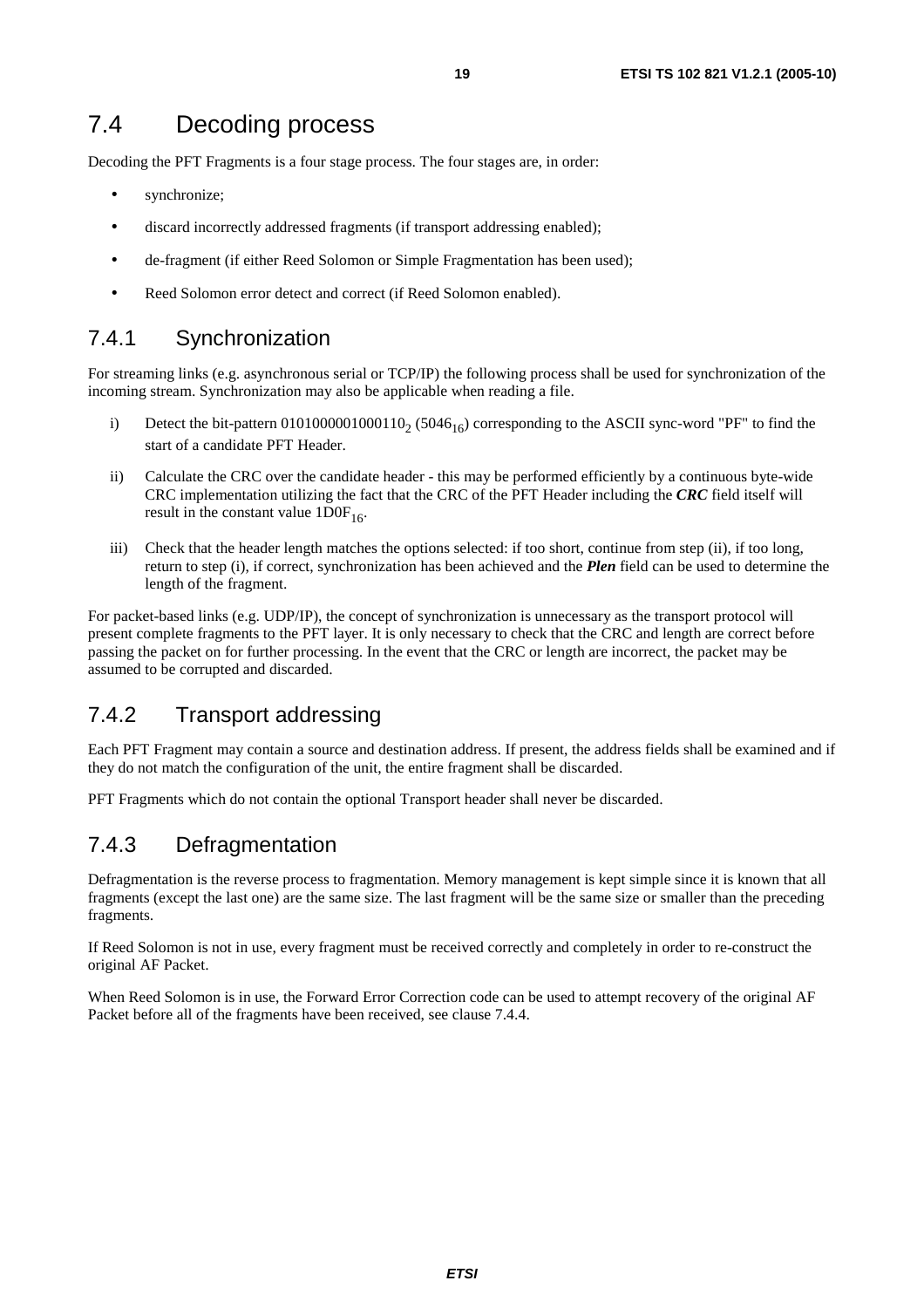#### 7.4.4 Reed-Solomon decoding

Reed Solomon decoding is the reverse process to encoding.

The length of the RS Packet can be calculated as follows, where:

- *f* is the number of fragments produced from this packet, carried in the *Fcount* header field.
- *s* is the size in bytes of the PFT fragments as carried in the *Plen* header field of all fragments except for the last fragment (where *Fcount* equals *[Findex - 1]*).
- *k* is the data size in bytes of the Reed Solomon code as carried in the *RSk* header field.
- *z* is the number of Reed Solomon padding bytes as carried in the *RSz* header field.
- *p* is the number of Reed Solomon parity bytes and shall have the value 48.
- $\bullet$  *c<sub>max</sub>* is the maximum number of Reed Solomon chunks that may have been sent.
- $Rx_{min}$  is the minimum number of fragments which must be received before Reed Solomon decoding can be attempted. Additional fragments may be required if errors have occurred or if one of the fragments received is the last fragment.

$$
c_{\max} = \left\lfloor \frac{fs}{k+p} \right\rfloor
$$

$$
Rx_{\min} = \left\lceil \frac{c_{\max} n}{s} \right\rceil
$$

Once  $Rx_{min}$  PFT Fragments have been received, the remaining bytes can be filled with zeros and Reed Solomon decoding attempted, with success being indicated by a valid AF Packet being produced with a correct CRC. In the case that bit-errors have occurred, more PFT Fragments will be needed before the original AF Packet can be correctly decoded.

Note that the padding bytes added during the Reed Solomon interleaving process may result in more data being recovered than was originally sent for very large packets. This additional data will be all zeros, and can be differentiated from the *z* zero bytes added during Reed Solomon encoding using the value of the *RSz* header field. The size of the final AF Packet can be determined from the AF *LEN* field.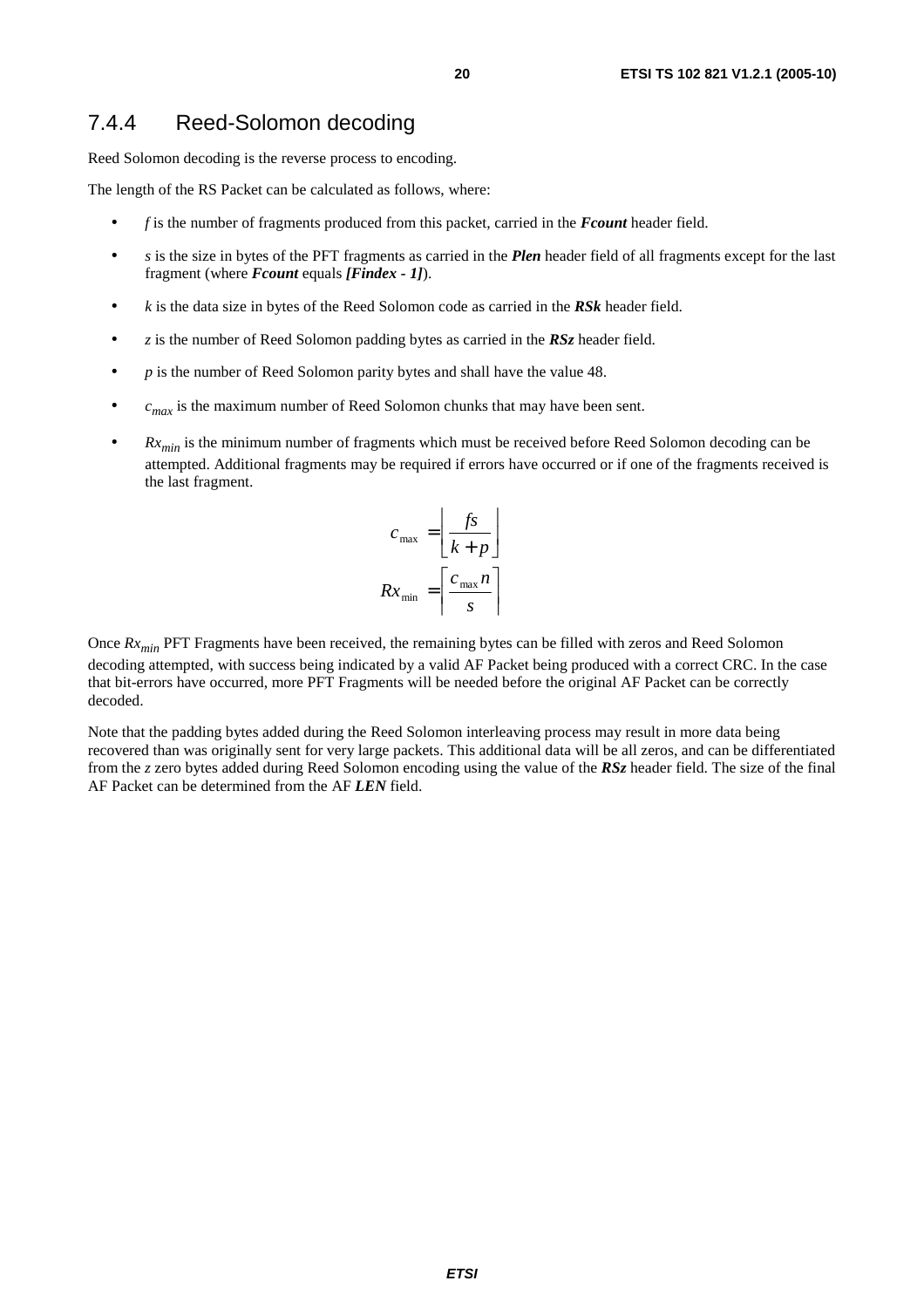### Annex A (normative): Calculation of the CRC word

The implementation of Cyclic Redundancy Check codes (CRC-codes) allows the detection of transmission errors at the receiver side. These CRC words shall be defined by the result of the procedure described in this annex.

A CRC code is defined by a polynomial of degree *n*:

$$
G(x) = xn + gn-1xn-1 + ... + g2x2 + g1x + 1
$$

with  $n \geq 1$ 

and  $g_i \in \{0,1\}, \quad i = 1,...,n-1$ 

The CRC calculation may be performed by means of a shift register containing *n* register stages, equivalent to the degree of the polynomial (see figure B.3). The stages are denoted by  $b_0$  to  $b_{n-1}$ , where  $b_0$  corresponds to 1,  $b_1$  to *x*,  $b_2$  to  $x^2$ ,  $b_{n-1}$  to  $x^{n-1}$ . The shift register is tapped by inserting XORs at the input of those stages, where the corresponding coefficients  $g_i$  of the polynomial are "1".



**Figure A.1: CRC Generator** 

At the beginning of the CRC calculation, all register stage contents are initialized to all ones.

After applying the first bit of the data block (MSb first) to the input, the shift clock causes the register to shift its content by one stage towards the MSb stage  $(b_{n-1})$ , while loading the tapped stages with the result of the appropriate XOR operations. The procedure is then repeated for each data bit. Following the shift after applying the last bit (LSb) of the data block to the input, the shift register contains the CRC word, which is then read out. The data and CRC words are transmitted MSb first.

The CRC shall be inverted (1's complemented) prior to transmission.

The generator polynomial  $G(x) = x^{16} + x^{12} + x^5 + 1$  shall be used.

If the CRC is appended to the original data, a second CRC calculated over the entire length will result in the constant value  $1DOF<sub>16</sub>$ .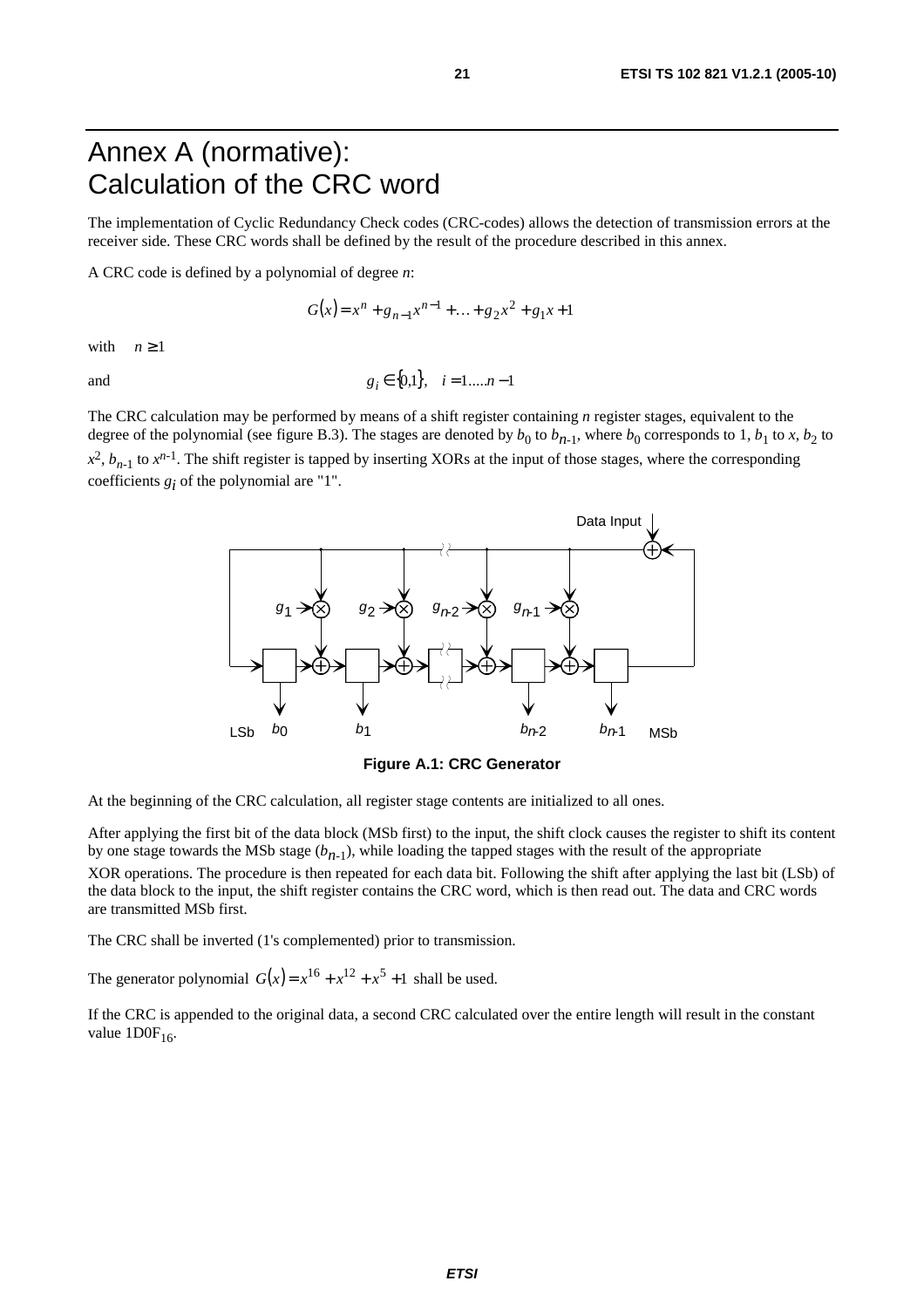# Annex B (normative): Physical mapping

The actual transmission of PFT (or AF) Packets shall be possible over as many kinds of existing transmission infrastructure as possible. Three possible physical mappings are defined in this annex, however this list is neither exhaustive nor prescriptive. New mappings may be defined in the future.

# B.1 Packet links

Packet switching networks are becoming very common, and in many cases either PFT Fragments or AF Packets may be mapped one-for-one onto link packets. The MTU for the link layer needs to be observed and PFT Fragmentation or PFT Reed Solomon Fragmentation should used to ensure that a single source packet will not be fragmented by the link layer.

### B.1.1 UDP/IP

UDP/IP is one of the most popular packet-switching networks at present. Both PFT Fragments and AF Packets may be mapped one-for-one onto UDP/IP packets provided due care is taken to observe the MTU of the UDP/IP layer. PFT Fragmentation or PFT Reed Solomon Fragmentation should be used to ensure that a single source packet would not be fragmented. Any defined IP transport interface for UDP/IP may be used, including (but not limited to) 10Base-T Ethernet or PPP connections.

UDP/IP provides source and destination port numbers, hence the use of the optional PFT Transport Header is not likely to be necessary, however its use is not prohibited.

UDP/IP does not guarantee delivery of packets, hence the use of the PFT Reed Solomon Header is strongly recommended, but is not mandated.

# B.2 Streaming links

A streaming connection in this context describes any type of non-packetized connections. Examples of such connections include asynchronous serial links, synchronous serial links and TCP/IP links. The distinguishing feature of such links is that the higher level layers (e.g. AF or PFT layer) is required to establish packet-synchronization before attempting to decode the stream.

The use of the PFT layer is strongly recommended as this has been designed to offer improved synchronization reliability compared to the raw AF layer, however the raw AF layer may be used directly if required.

For physical links which do not guarantee error-free reception, it is recommended that the optional Reed Solomon FEC mechanism provided by the PFT Layer is used. Links such as TCP/IP are guaranteed to provide in-order error-free links and so do not need the Reed Solomon protection, however RS-232 links may be subject to errors and hence benefit greatly from the addition of Reed Solomon FEC.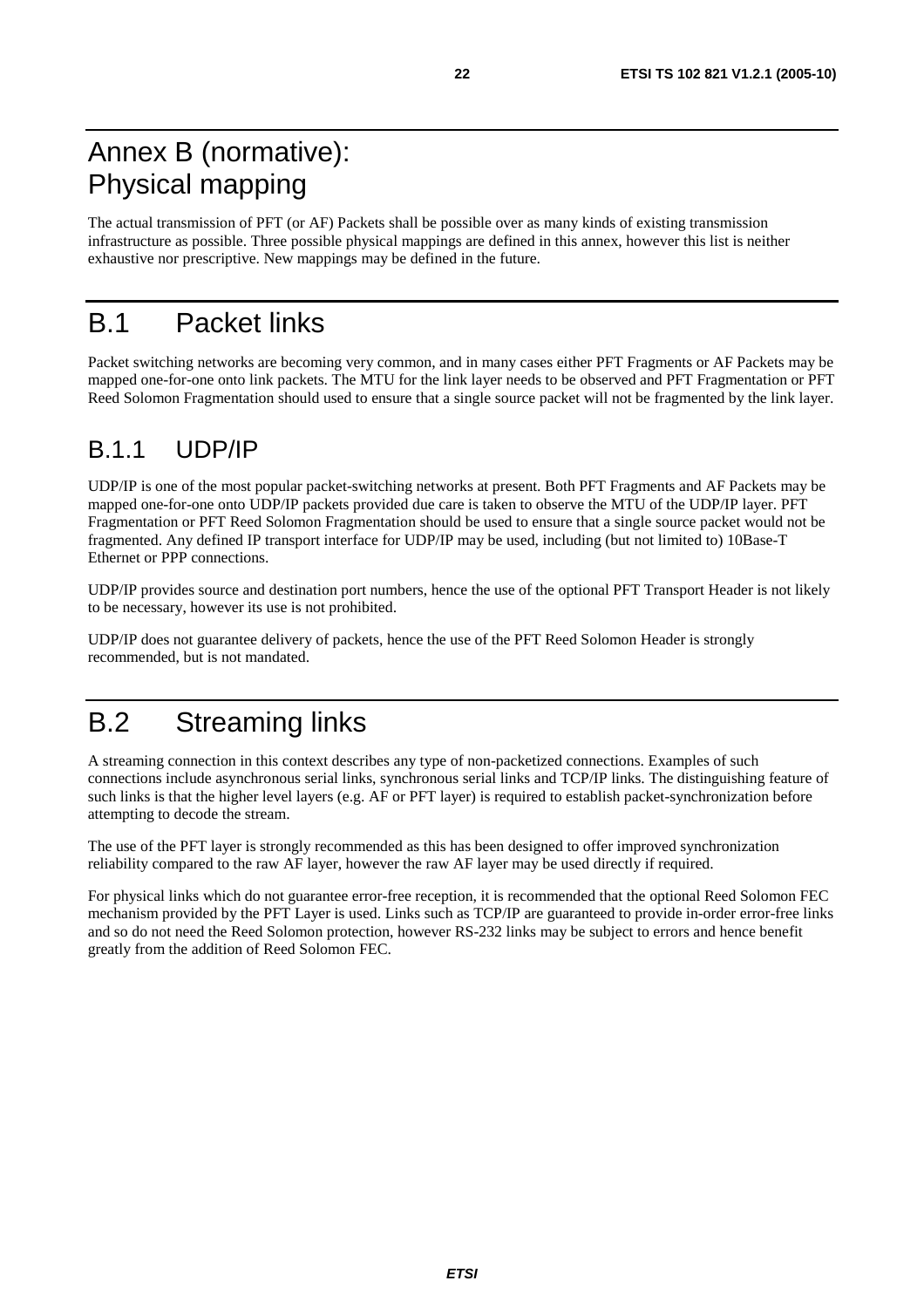### B.3 File

PFT Fragments or AF Packets may be stored in a file for offline distribution, archiving or any other purpose. A standard mapping has been defined using the Hierarchical TAG Item option available, however other mappings may be defined (or this one extended) in the future. The top level TAG Item has the TAG Name *fio\_* and is used to encapsulate a TAG packet, one part of which is the AF Packet or PFT Fragment in an *afpf* TAG Item. Additional TAG Items have been defined to monitor the reception or control the replay of the packets.

### B.3.1 File IO (fio\_)

The fio TAG Item is the highest layer TAG Item in the file TAG Item hierarchy.

| <b>TAG Name</b> |          | <b>TAG Length</b> | <b>TAG Value</b>  |  |
|-----------------|----------|-------------------|-------------------|--|
| ASCII "fio_"    |          | 8 <i>n</i> bits   | <b>TAG Packet</b> |  |
|                 |          |                   |                   |  |
|                 | 4 bytes- | 4 bytes           | n bytes-          |  |

**Figure B.1: File Input/Output** 

This TAG Item acts as a container for an *afpf* TAG Item. A *time* TAG Item may optionally be present.

#### B.3.1.1 AF Packet / PFT Fragment (afpf)

The *afpf* TAG Item contains an entire AF Packet or PFT Fragment as the TAG Value.

|   | <b>TAG Name</b> |         | <b>TAG Length</b> | <b>TAG Value</b>    |  |  |
|---|-----------------|---------|-------------------|---------------------|--|--|
|   | ASCII "afpf"    |         | 8 <i>n</i> bits   | AF Packet or        |  |  |
| a |                 |         |                   | <b>PFT Fragment</b> |  |  |
|   |                 | 4 bytes | 4 bytes           | n bytes             |  |  |

**Figure B.2: AF Packet or PFT Fragment**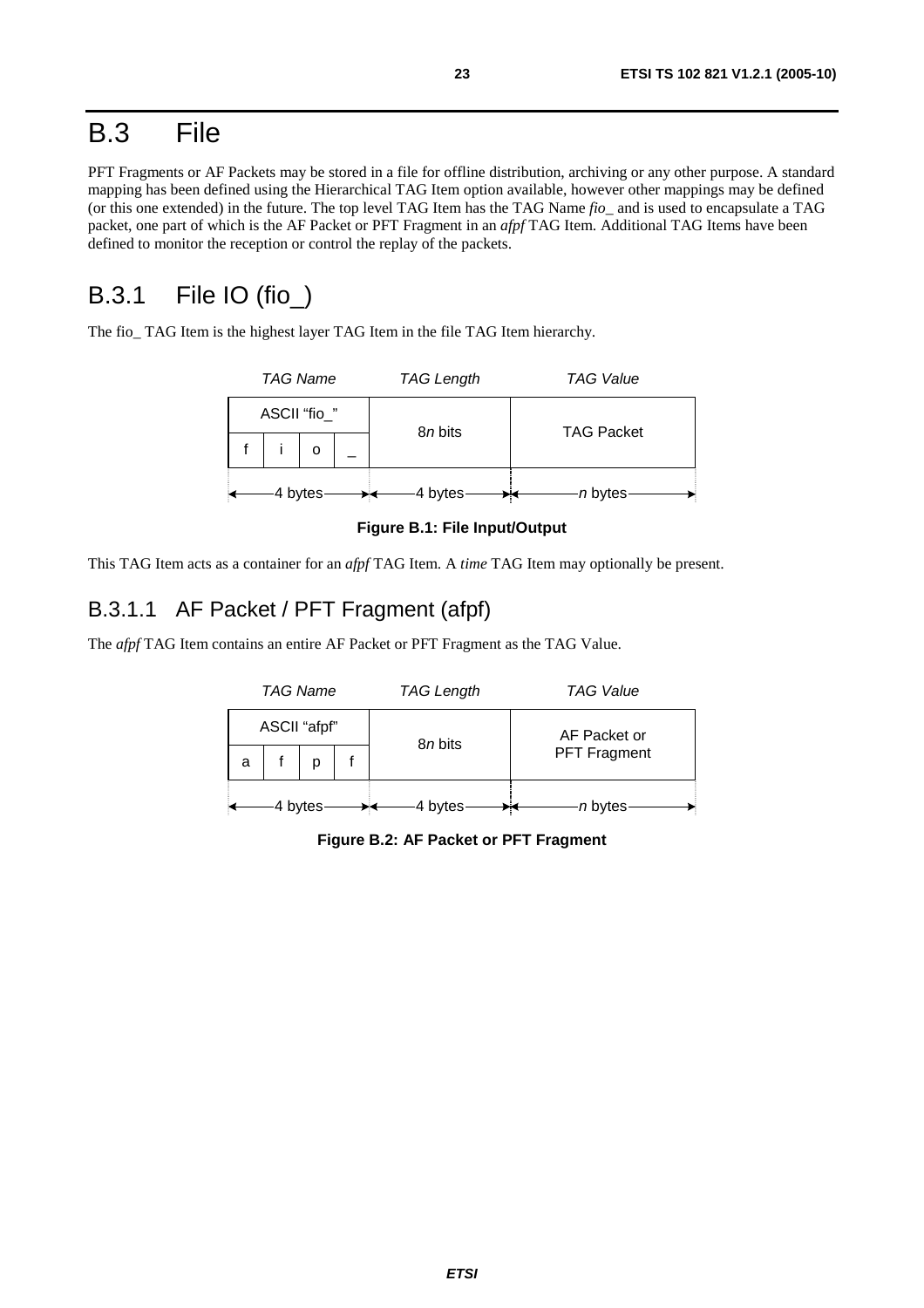#### B.3.1.2 Timestamp (time)

The *time* TAG Item may occur in the payload of any *fio\_* TAG Item. It may record the time of reception of the payload, or it may indicate the intended time of replay. The time value given in the TI\_SEC and TI\_NSEC fields may be relative to the start of the file, or any other reference desired.

|                         | <b>TAG Name</b> |   |   | <b>TAG Length</b> |                                                 |  |           | <b>TAG Value</b> |         |  |
|-------------------------|-----------------|---|---|-------------------|-------------------------------------------------|--|-----------|------------------|---------|--|
| ASCII "time"<br>64 bits |                 |   |   |                   | File timestamp                                  |  |           |                  |         |  |
|                         |                 | m | е | $00_{16}$         | $\mid$ 00 <sub>16</sub> $\mid$ 00 <sub>16</sub> |  | $40_{16}$ | TI_SEC           | TI_NSEC |  |
|                         |                 |   |   |                   |                                                 |  |           | 32 bits          | 32 bits |  |
| 4 bytes<br>4 bytes      |                 |   |   |                   |                                                 |  |           |                  | 8 bytes |  |

#### **Figure B.3: File timestamp**

**TI\_SEC:** the number of whole SI seconds, in the range 0 to (2<sup>32</sup>-1).

**TI\_NSEC:** the number of whole SI nanoseconds, in the range 0 to 999 999 999. Values outside of this range are not defined and shall not be used.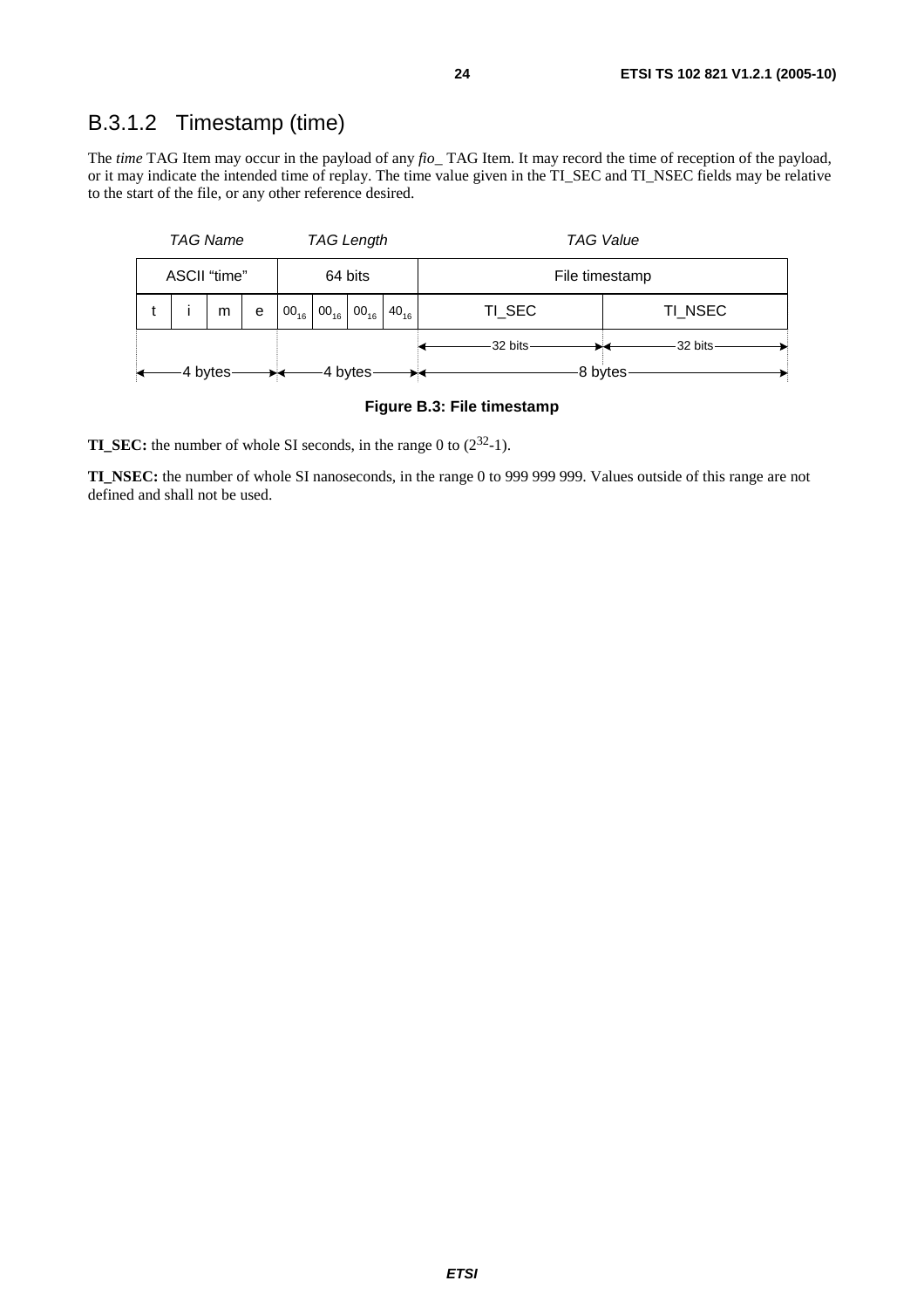# Annex C (informative): Signalling of basic transmission layers and parameters

Since several basic transmission protocols for PFT (or AF) Packets are defined, it is sensible to also define a common method for addressing and identifying each of these protocols together with their individual parameters. These informative definitions are intended as suggestions for organizations using the DCP protocol to be able to describe DCP sources and targets (DCP protocol addresses) in a common way.

The following definitions are in the general style of a uniform resource identifier (URI) as defined in RFC 3986 [1] but are not entirely consistent with this definition and should not be syntactically validated against the URI specifications. Semantically also the strings specified in this annex do not identify unique resources; rather they provide one possible specification for an application to be informed of the required DCP protocol elements to implement on a given communications link.

The syntax used to describe the DCP protocol addresses is as follows:

- items in square brackets identify optional elements;
- items in angle brackets identify named elements;
- scheme strings and parameter names/values should be treated as case-insensitive;
- most parameters are optional; if such a parameter is not specified, the default value shall be assumed; if no (default) value is specified, the parameter is NOT optional;
- additional parameters may be defined by applications using the Distribution and Communication Protocol (e.g. maximum transmission time or maximum number of bytes recorded);
- parameters can appear in any order in the parameter section (see below);
- unknown parameters and their values shall be ignored and may be reported to the user; unknown values of known parameters should be reported to the user.

General DCP protocol address layout:

• <scheme>:<target>[:[<src-addr>:]<dst-addr>]] [?<param>=<val>[&<param>=<val>[&…]]].

General items:

- <scheme> specifies the basic protocol to be used, for example "*dcp.udp.pft*" or "*dcp.tcp*". All DCP-based schemes shall begin with the string "dcp.". If ".pft" is the suffix of the <scheme> string, the PFT protocol is used together with the specified basic transport protocol; if absent, AF Packets are directly transmitted using the specified basic transport protocol;
- <target> has different precise semantics depending on the scheme used. Since the colon character (":") is used as item delimiter, it should not be used as part of the  $\langle \text{target}\rangle$  string;
- <src-addr> and <dst-addr> have different precise semantics depending on the scheme used.
- NOTE: DCP protocol addresses which omit the src-addr component are syntactically compliant with the URI specification in RFC 3986 [1].

General AF Layer parameters (available identically for all basic transport layers):

• "crc" (disabled: "f", "false", "0"; enabled: "t", "true", "1"; default: "1") enables or disables the CRC calculation for the AF Layer.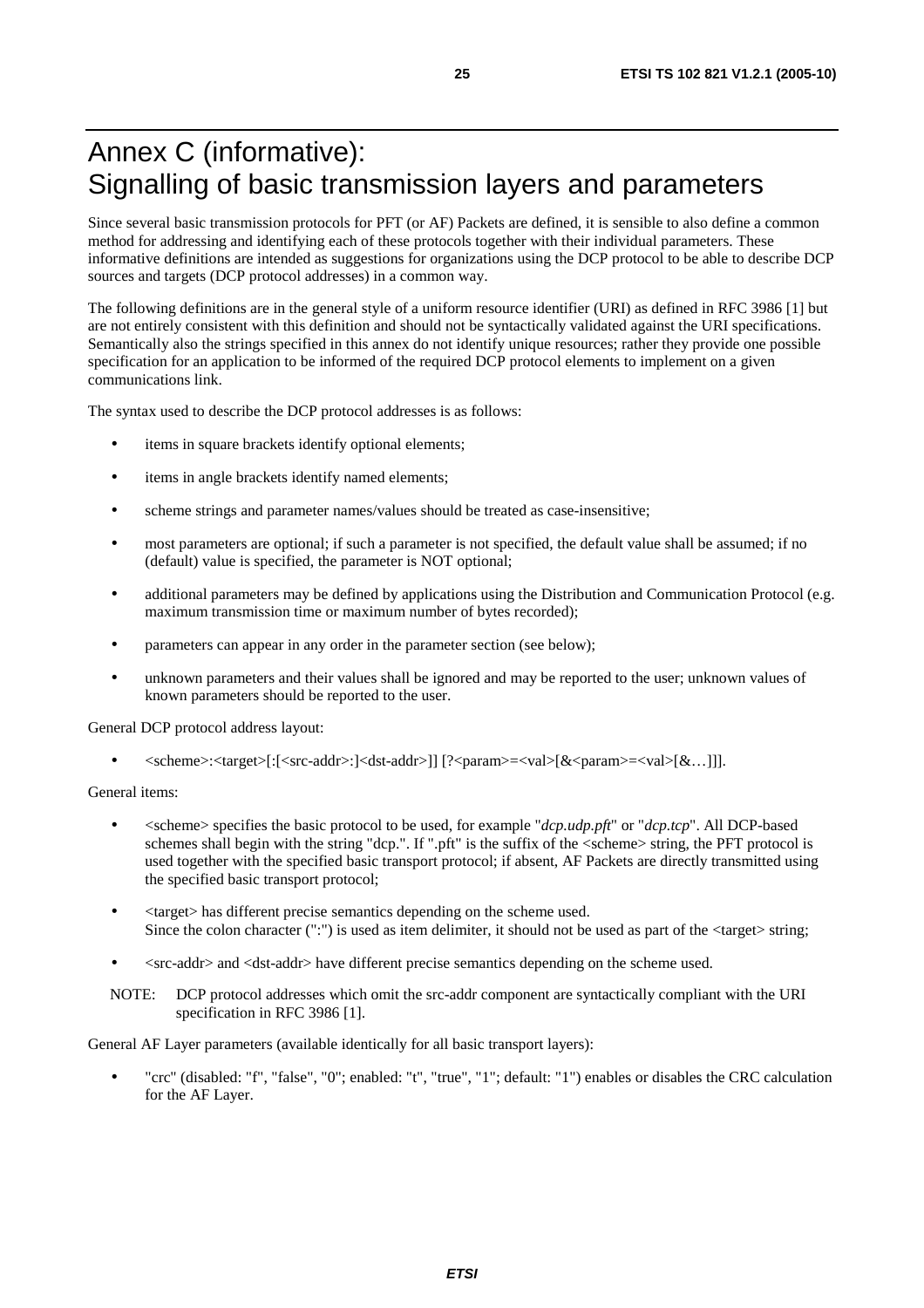General PFT Layer parameters (available identically for all basic transport layers if and only if the <scheme> section contains the suffix ".pft"):

- "saddr", "daddr" (both default to 0). If either or both "saddr" and "daddr" parameters are present, then the "saddr" and "daddr" parameters shall be carried in the address header of the PFT Packet Header. If both are omitted, it is recommended that the optional address header is not included in the PFT Packet Header. For backwards compatibility, if neither "saddr" nor "daddr" are present, an application may send the address header using the values in the <src-addr> and <dst-addr> sections, or 0 if the <src-addr> and/or <dst-addr> sections are absent;
- "fec" (disabled: "0"; enabled: "sp", "1"…"9"; default: "0") enables/disables the FEC protection mechanism of the PFT Layer; value "sp" indicates the "single packet FEC mode" (FEC enabled, but no FEC driven fragmentation; however, fragmentation may still result from "maxpaklen" parameter!); values 1..9 define the strength of the protection (may e.g. indicate the number of recoverable fragment losses);
- "maxpaklen" (positive integer number; no limit: "0"; default: "0") specifies the MTU of the link for the PFT layer in bytes.

DCP will often be used to communicate the same information over multiple instances of transports. For example, the same data stream may be sent to one destination via a serial port and to another using UDP/IP. Even over one transport type, for example UDP/IP, one connection may be over a local LAN and be highly reliable whilst another may be over the public internet and require forward error correction. If it is desired to support different possible AF CRC and/or PFT options for the same logical DCP connection then these must be specified as separate DCP addresses at all connecting entities. Currently there is no protocol defined within DCP to negotiate a specific AF/PFT profile at the time of establishing the connection.

# C.1 DCP over UDP/IP

This DCP protocol address format supports both multicast and unicast delivery. The DCP protocol address relates to the destination of a DCP transmission, i.e. the target host for unicast and the target multicast group for multicast, or to the local reception of a DCP transmission.

- <scheme> has the value "dcp.udp[.pft]".
- <target> shall be a hostname or IP address (as defined in clause 3.2.2 of RFC 3986 [1]) preceded by "//". For compatibility, applications are not required to support the IP-literal syntax.
- $\langle$ src-addr> is the UDP/IP port number at the source host in the range 0...(2<sup>16</sup>-1). If  $\langle$ src-addr $\rangle$  is omitted or "0" then the application is free to use any port number.
- $\leq$ dst-addr> is the UDP/IP port number at the destination host in the range 0...(2<sup>16</sup>-1). It is not possible to omit the <dst-addr>. 0 is a valid port number according to the UDP specification but is practically excluded on real systems.

If the DCP protocol address describes the local reception parameters of a DCP transmission, <target> identifies the multicast group address in case of multicast reception or the local host ("localhost", "127.0.0.1", etc.) for unicast reception; <dst-addr> identifies the local port number which shall be used to receive incoming UDP packets.

The following additional parameters are defined for this scheme:

- "interface" (ip address or system specific device name, e.g. "192.168.0.2", "eth0"; default: use system routing tables). This parameter indicates that the platform routing tables should be bypassed and the datagrams shall be sent out or received via the specified network interface. Specifically for multicast addresses it relates to the IP\_MULTICAST\_IF socket option.
- "ttl" (numeric, 0 (restricted to same host) to 255 (unrestricted); defaults to the platform default). Defines the value of the IP\_MULTICAST\_TTL (time-to-live) socket option. Meaningful for multicast only, and relevant if administrative scoping is not defined for the specified multicast group.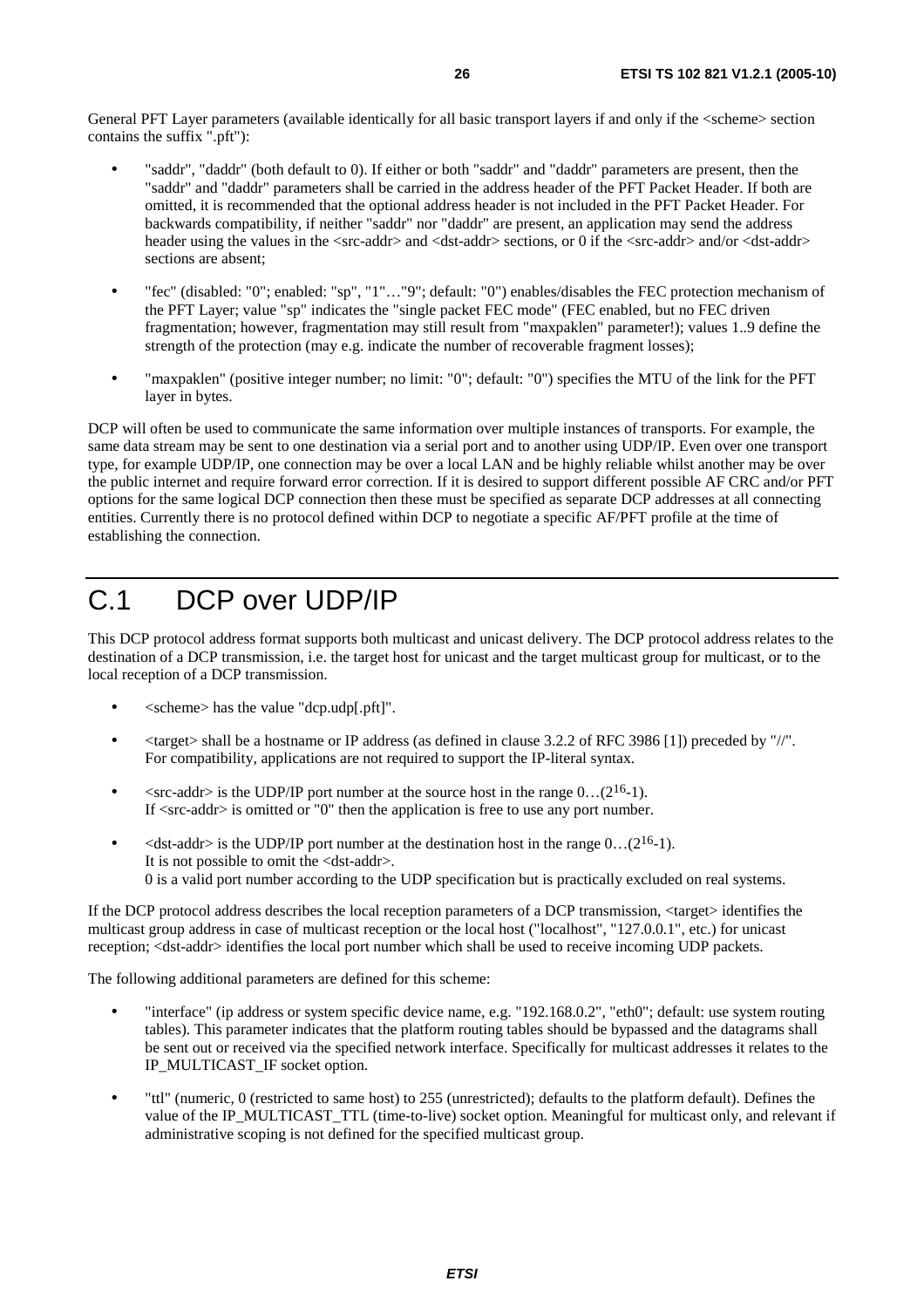EXAMPLE 1: dcp.udp.pft://192.168.0.1:3002?fec=9&crc=0&saddr=7&daddr=6.

EXAMPLE 2: dcp.udp://224.10.1.20:3002?interface=192.168.0.2.

EXAMPLE 3: dcp.udp://transmitter2.drm.org:1234:3114.

EXAMPLE 4: dcp.udp.pft://192.168.0.1:3002?fec=sp&crc=0.

# C.2 DCP over transparent (serial) links

- <scheme> has the value "dcp.ser[.pft]".
- <target> is a system specific device identifier, e.g. "COM4" or "/dev/ttyS1".
- $\leq$ src-addr> has the value of the PFT Packet Header field SRC, in the range 0...(2<sup>16</sup>-1).
- $\lt$  dst-addr> has the value of the PFT Packet Header field DST, in the range  $0 \dots (2^{16}-1)$ .

The following additional parameters are defined for this scheme:

- "bitrate" (numeric, e.g. "115200").
- "flowctrl" ("xonxoff", "rtscts"/"hw" or "none" (default)).

EXAMPLE 1: dcp.ser.pft:/dev/ttyS3:1:2?bitrate=4800&fec=4&flowctrl=hw.

EXAMPLE 2: dcp.ser:COM2:200?bitrate=115200.

# C.3 DCP to/from a file using File IO

- <scheme> has the value "dcp.file[.pft]".
- <target> shall be a system specific file name, including any path required. Since the colon character (":") is used as item delimiter, it should not be used as part of the  $\langle$ target $\rangle$  string. A scenario where it cannot be omitted are DOS compliant path strings including a drive letter ("C:\temp\test.mdi"). In this particular case the colon character should always be followed by a non-numeric character (e.g. a backslash character or the non-numeric start character of a file name). In case of ambiguous statements like "C:5:6" (where the parser cannot clearly decide whether "C" is the file name, "5" the source- and "6" the destination address, or whether the source address is omitted and the file name is "5" on drive "C:"), the parser shall assume that both the source and destination address are defined. If a statement may become ambiguous, the use of the PFT Layer's "saddr" and "daddr" parameters are recommended instead of the <src-addr> and <dst-addr> address items.
- $\langle$ src-addr> has the value of the PFT Packet Header field SRC, in the range 0...(2<sup>16</sup>-1).
- $\leq$ dst-addr> has the value of the PFT Packet Header field DST, in the range 0...(2<sup>16</sup>-1).

EXAMPLE 1: dcp.file:/tmp/record\_1/test.dcp.

- EXAMPLE 2: dcp.file.pft:c:\temp\test.dcp:99:100.
- EXAMPLE 3: dcp.file.pft:\\myhost\myshare\temp\test.dcp?saddr=99.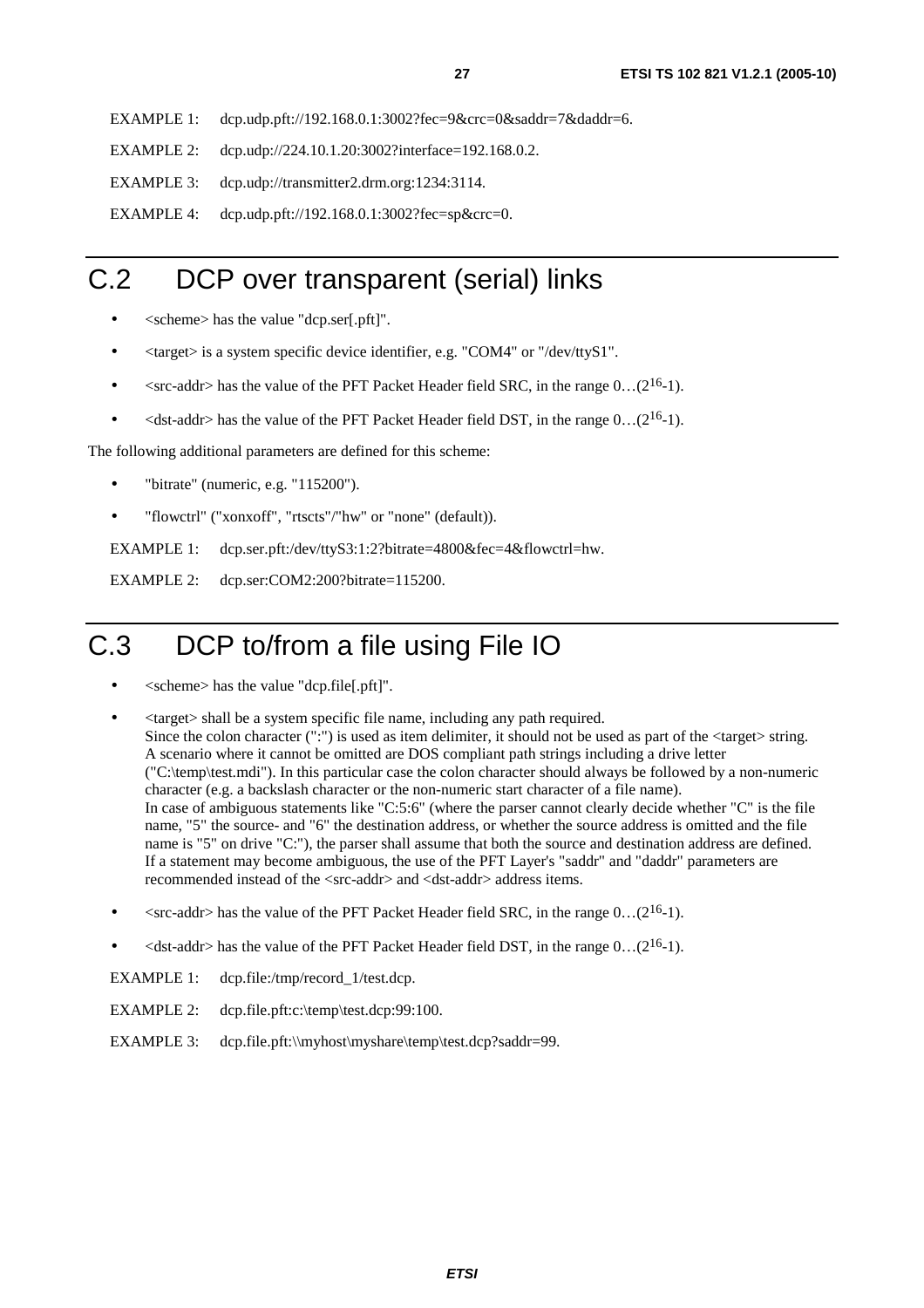# C.4 DCP over TCP/IP

For DCP over TCP/IP there is an (initiating) active end (a "client") and a passive end (a "server" waiting for connection requests). The passive end may optionally support multiple DCP sessions over TCP/IP sequentially or simultaneously. The DCP protocol address format defines the passive end of the connection either locally (on the "server") or remotely (remote address a "client" can connect to reach the "server").

- <scheme> has the value "dcp.tcp[.pft]".
- <target> shall be a hostname or IP address (as defined in clause 3.2.2 of RFC 3986 [1]) preceded by "//". For compatibility, applications are not required to support the IP-literal syntax. If the <target> shall define the local reception parameters of a DCP transmission (on the "server"), it describes the local host ("localhost", "127.0.0.1", etc.).
- $\langle$ src-addr> is the TCP/IP port number at the active host (the "client") in the range 0...(2<sup>16</sup>-1). If specified and non-zero at the active host (the "client") then this port number shall be used as the local outgoing port number for the connection; if <src-addr> is omitted or zero then the application is free to use any port number. If specified at the passive host (the "server") then requests with other source port numbers shall be rejected; a

value of zero is equivalent to omitting this parameter.  $\leq$ dst-addr> is the TCP/IP port number at the passive host (the "server") in the range 0...(2<sup>16</sup>-1).

0 is a valid port number but is practically excluded on real systems. If specified and non-zero at the active host (the "client") then connections should be initiated towards this port number.

If specified at the passive host (the "server") then the host shall listen for incoming connections on this port.

The following additional parameters are defined for this scheme:

• "interface" (ip address or system specific device name, e.g. "192.168.0.2", "eth0"; default: listen on all interfaces for incoming connections). This parameter is only relevant for the passive host (the "server"). If it carries the address of one of the interfaces of a host with multiple interfaces then the host should listen only on that interface.

EXAMPLE 1 (on the "server"): dcp.tcp://localhost:3002?interface=eth0.

EXAMPLE 2 (on the "client"): dcp.tcp://yourserver:3002.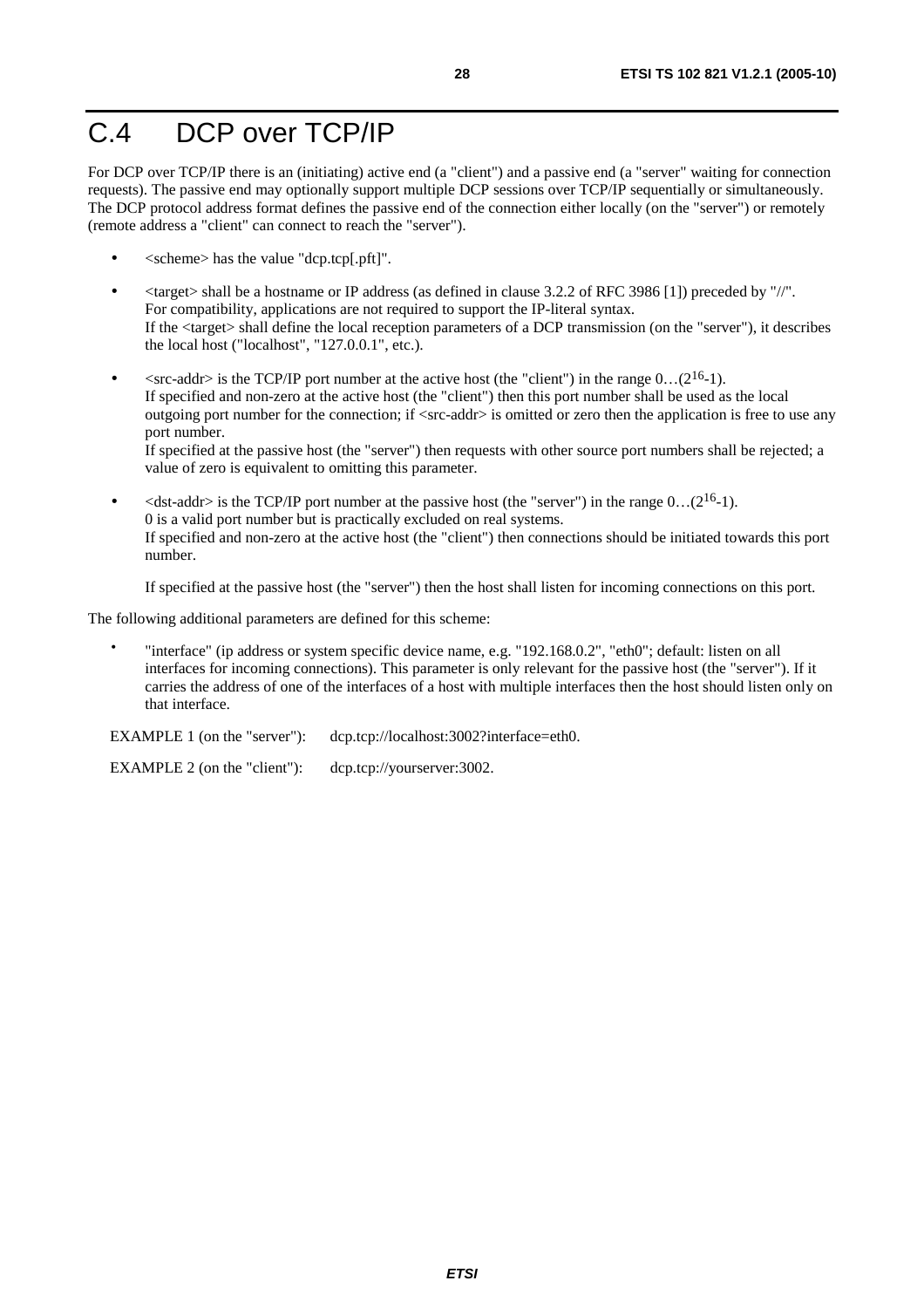# Annex D (normative): DCP Profiles and DCP Parameters

Not all areas of use and thus not all implementations of the Distribution & Communication Protocol may need to support all functionality provided by the DCP. Therefore this annex lists the three available levels of DCP feature support, called DCP Profiles A, B and C.

The definition of DCP Profiles is a convenient way to clearly indicate which functionality is provided by a specific DCP implementation.

In addition, optional DCP Parameters provide an easy way to further detail some implementation aspects of a particular DCP implementation.

The DCP Profiles and DCP Parameters listed below apply to both DCP encoding and DCP decoding implementations.

Any DCP encoding or decoding implementation NOT supporting DCP Profile A (full support of all DCP features) must state this fact!

# D.1 DCP Profile definitions

The following DCP Profiles A to C are defined.

### D.1.1 DCP Profile A

The DCP implementation supports all features provided by DCP:

- AF layer.
- PFT layer with addressing, fragmentation and forward error correction.

This is the default DCP Profile and implicitly assumed if not indicated otherwise by a specific DCP implementation.

### D.1.2 DCP Profile B

The DCP implementation supports the following features provided by DCP:

- AF layer;
- PFT layer with addressing and fragmentation.

The DCP implementation does NOT support the following DCP features:

PFT layer with forward error correction.

A DCP decoding implementation supporting Profile B must be able to successfully decode a PFT protected AF packet with forward error correction applied to it, as long as all PFT fragments could successfully be received.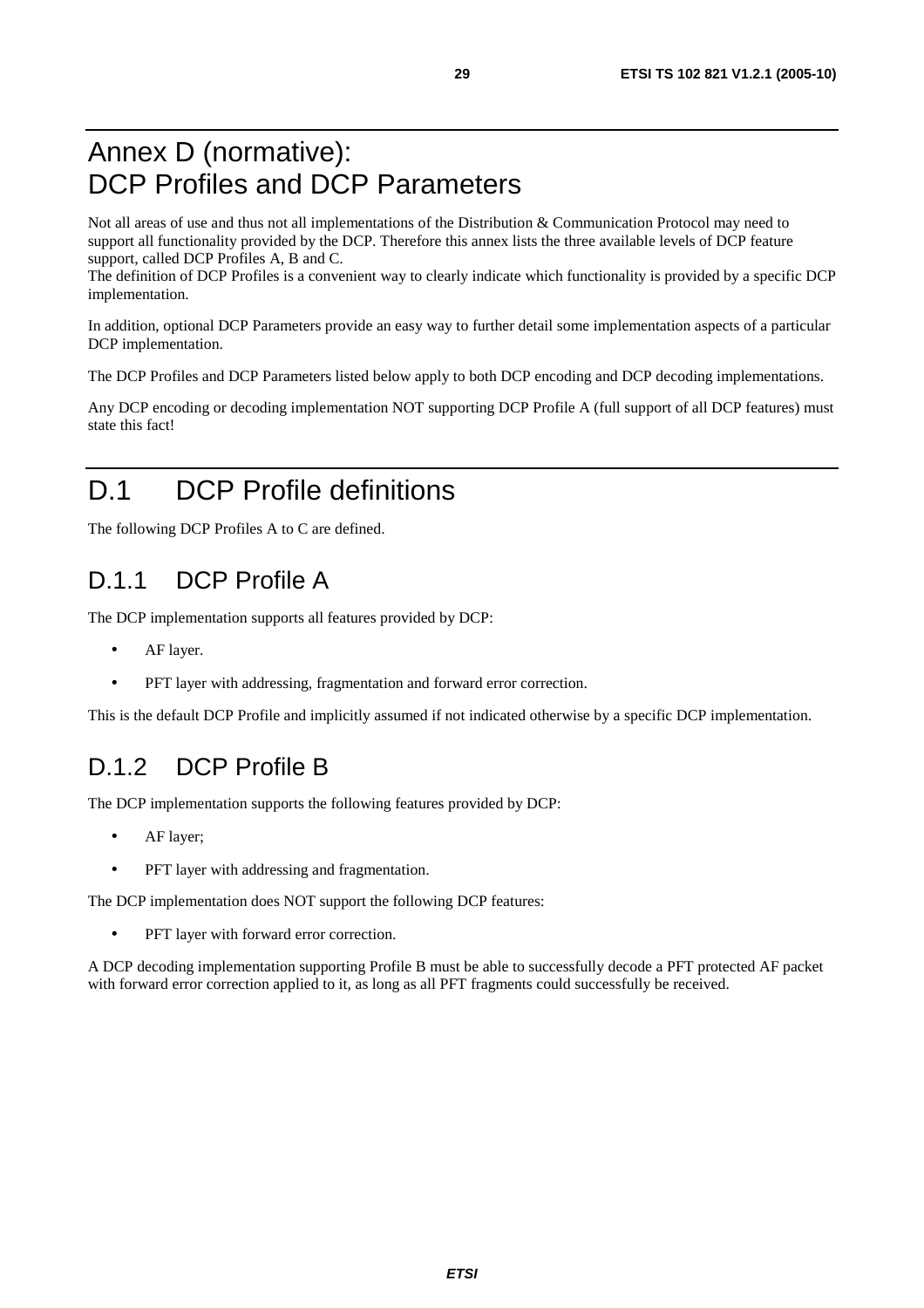#### D.1.3 DCP Profile C

The DCP implementation supports the following features provided by DCP:

AF layer.

The DCP implementation does NOT support the following DCP features:

• PFT layer (neither addressing or fragmentation nor forward error correction).

### D.2 DCP Parameter definition

The following DCP Parameters may be used to optionally describe some implementation aspects of a specific DCP encoder or DCP decoder implementation in more detail. These DCP Parameters, if stated, typically accompany the specification of the supported DCP Profile.

NOTE: If a DCP implementation is more restricted regarding a particular parameter than the maximum technical restriction imposed by the DCP protocol (where mentioned below), it should state this fact.

#### D.2.1 AFRevision

This parameter indicates the major and minor revision number of the protocol supported by the DCP encoder or DCP decoder implementation in the form "<major>.<minor>" (numeric values).

For DCP decoders:

If the DCP implementation supports a range of revisions, it may indicate this by using the "-" sign: "<major\_first>.<minor\_first>-<major\_last>.<minor\_last>" and/or by replacing the <minor> revision number by an "x" character (which indicates that at least  $\langle$ minor $\rangle$  revision 0 of the particular  $\langle$ major $\rangle$  revision number is fully supported).

Note that higher <minor> revisions than indicated for the same <major> revision number are automatically supported (downward compatibility).

EXAMPLE: AFRevision 1.x-2.x

#### D.2.2 AFMaxLen

This parameter describes the maximum byte length of the (AF) payload that can be handled by the DCP implementation (excluding the AF header).

NOTE: The maximum size of the AF payload that can technically be signalled in the AF header LEN field is  $2^{32} - 1$ 

#### D.2.3 PFTMaxLen

This parameter describes the maximum byte length of the payload of a PFT Packet that can be handled by the DCP implementation.

NOTE: The maximum size of the PFT payload that can technically be signalled in the PFT header PLEN field is  $2^{14} - 1$ .

### D.2.4 PFTMaxFragCnt

This parameter describes the maximum number of PFT fragments per AF Packet that can be handled by the DCP implementation.

NOTE: The maximum number of PFT fragments that can technically be signalled in the PFT header is  $2^{24}$ -2.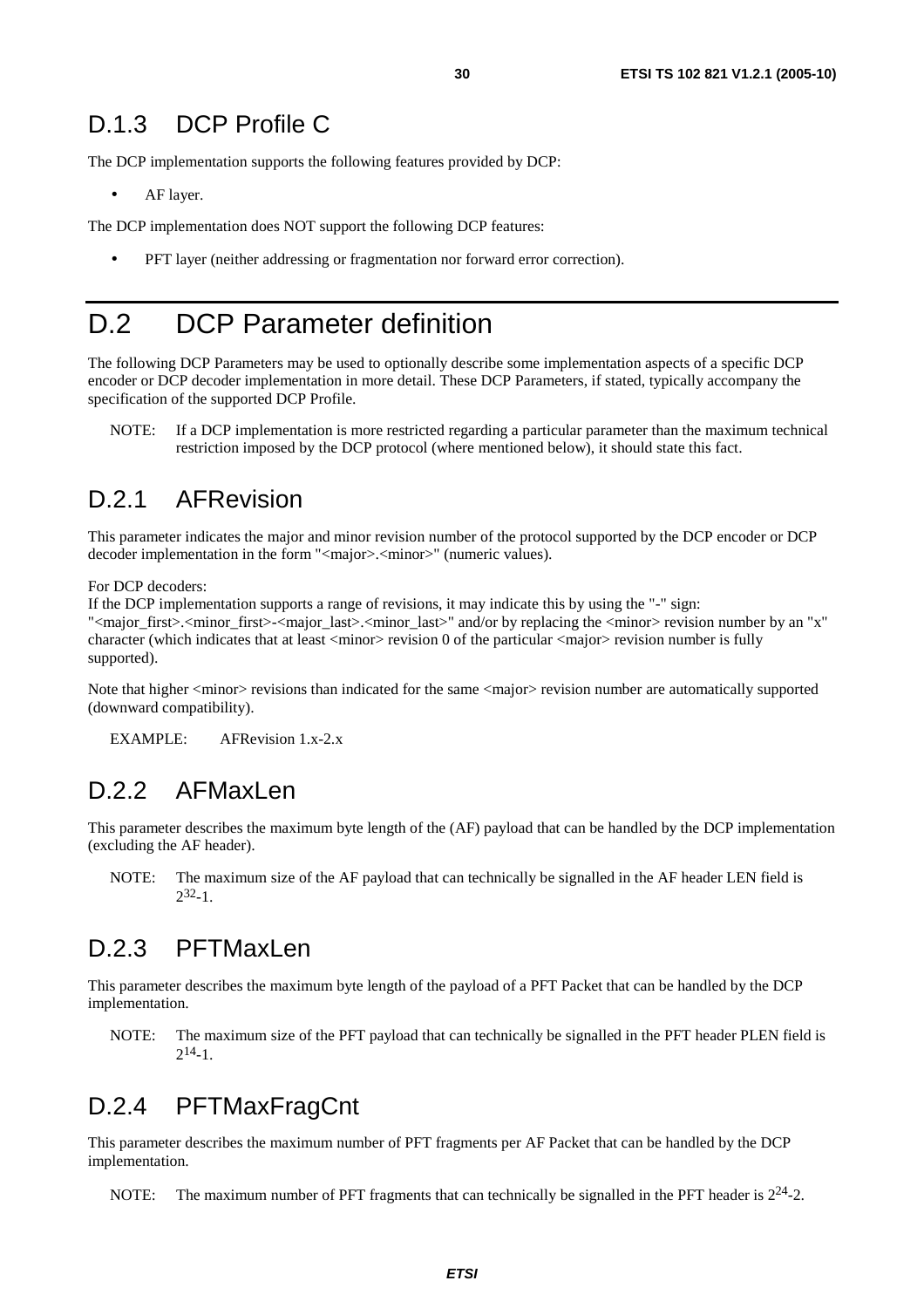### D.2.5 PFTMaxAFFragCache

This parameter only applies to DCP decoding implementations.

It describes the maximum number of AF Packets of which PFT fragments can be handled simultaneously when received out of order.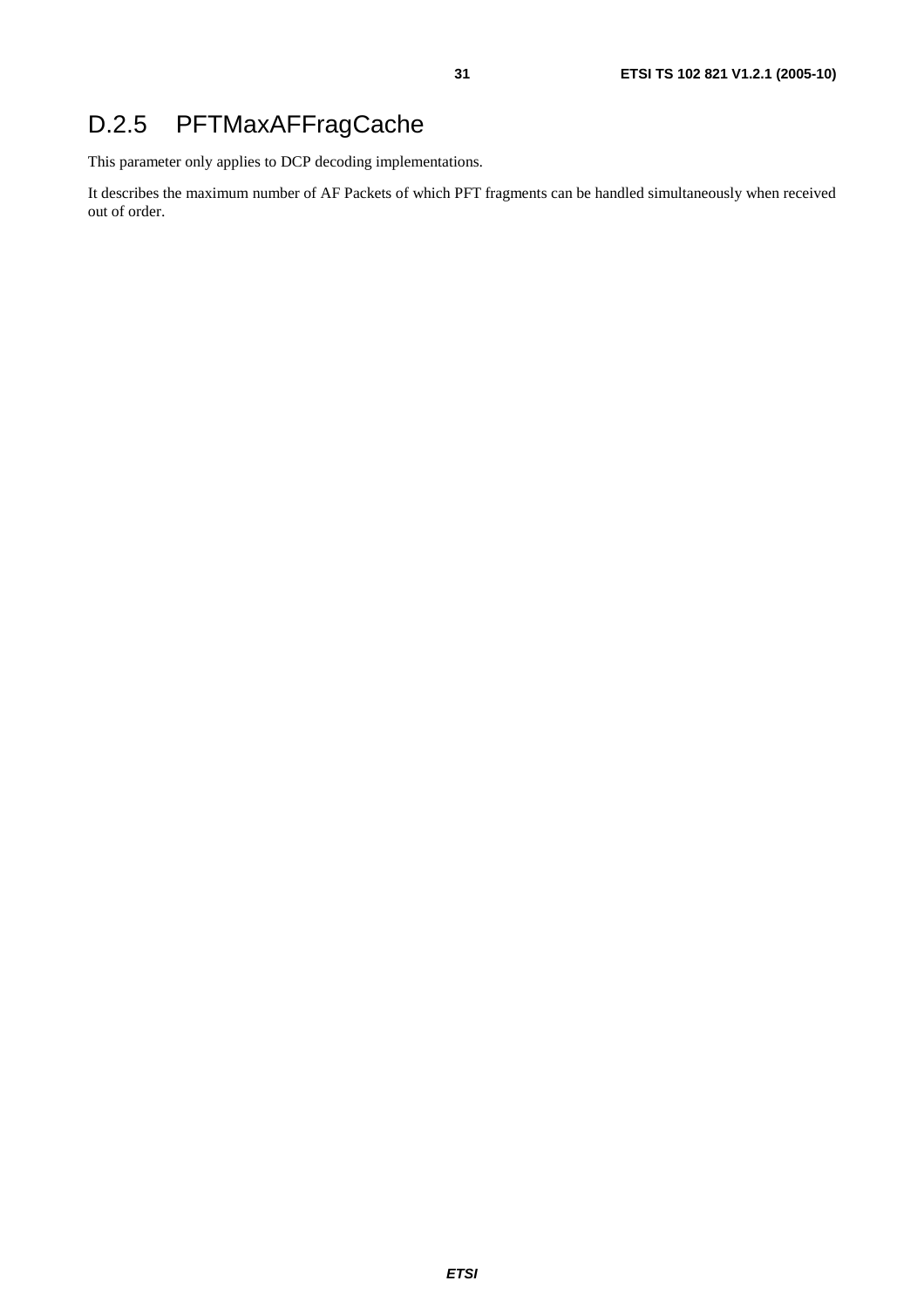### Annex E (informative): DCP implementation hints

This annex gives some hints regarding implementation details and error behaviour of DCP decoder implementations.

# E.1 Application interface

The interface between a DCP implementation and the application using this DCP implementation is not specified within the scope of the present document.

It is up to the DCP implementation to provide a sufficiently featured and documented interface to the application. The term "sufficiently" may vary strongly depending on the individual requirements of a particular application type and environment.

- Typically a **DCP encoding implementation** will accept the data to be transmitted along with required parameters and target addresses, build the required AF, PFT and probably FileFraming packets and finally output these resulting packets via the specified basic transmission layer.
- A **DCP decoding implementation** may typically handle DCP Packets received via a specified basic transmission layer and forward successfully received AF Packets (or their content plus additional management information respectively) to the application. In most cases the AF layer decoding (AF header, CRC calculation etc.), the PFT layer (re-ordering, FEC decoding/correction etc.) as well as the FileFraming layer (if applicable) will fully be handled internally by the DCP implementation.

# E.2 Reordering of AF Packets

Reordering of received AF Packets may typically not be handled by the DCP decoding implementation (in contrast to PFT fragment reordering). Instead, the DCP implementation may choose to forward any successfully received AF Packet's content (along with the AF Packet's sequence number and other relevant management information) immediately to the application.

This behaviour is recommended due to the fact that some applications may depend on real time input processing and may therefore consider it more appropriate to replace missing AF Packets immediately than to introduce any delay by waiting for a later arrival of missing AF Packets.

Even if a particular application is able to handle a certain amount of AF Packet reordering (e.g. due to input buffering), it is up to the application to decide about the size of the input buffer and related parameters.

Leaving the handling of AF Packet reordering to the application allows a more general DCP decoding implementation to be used in combination with any application type - both real time applications with/without input data buffering or non-real time applications.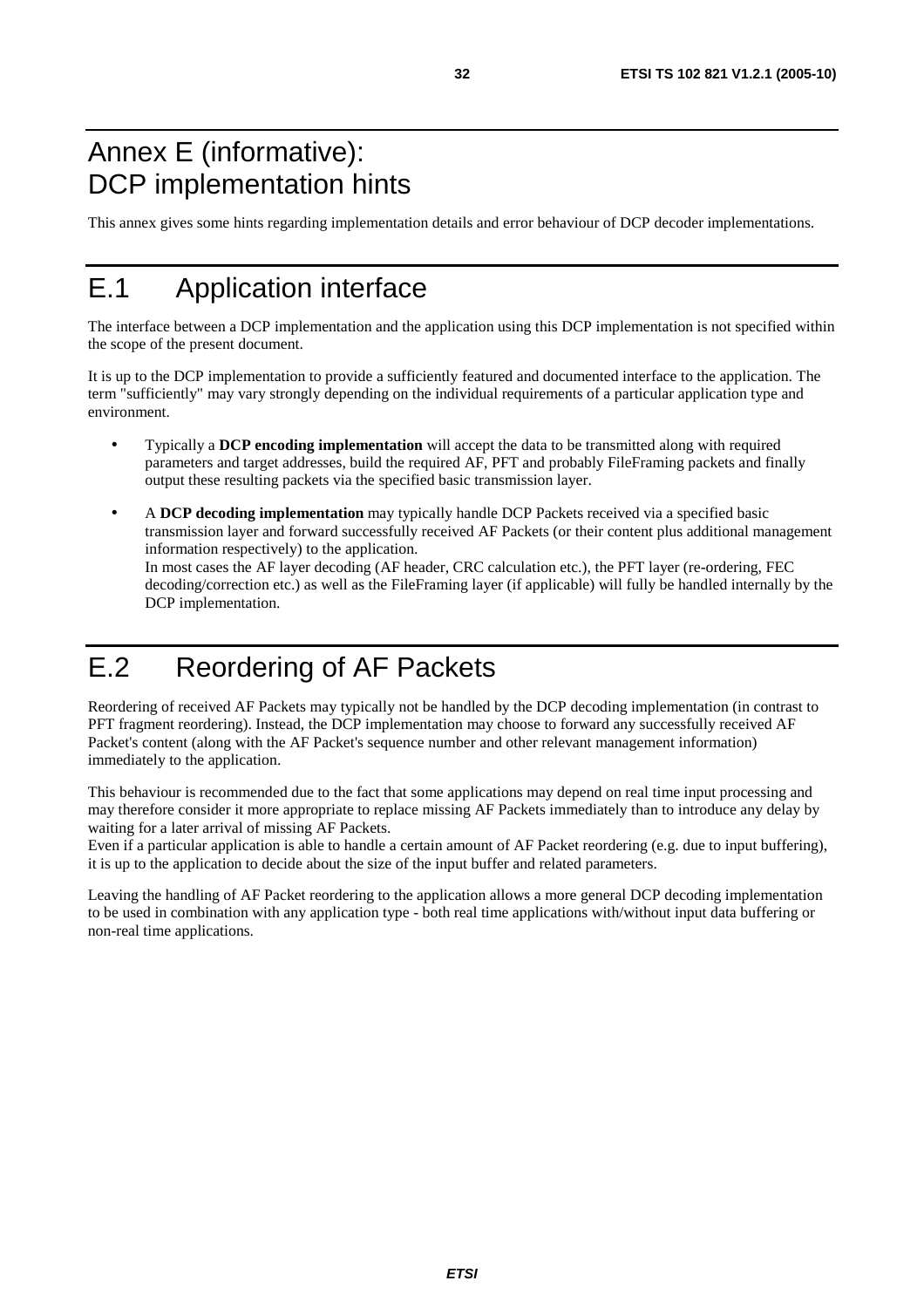### E.3 Error behaviour

This DCP specification does not include any rules for handling error situations.

- In a **DCP encoding implementation**, error situations will typically be reported to the application (invalid content, invalid target parameters, target not reachable etc.).
- In a **DCP decoding implementation**, it is up to the particular implementation to implement (and document) its error behaviour and how error information is forwarded to the application. Typically a DCP decoding implementation will report errors related to the basic transmission layer, which was indicated by the application, back to the application (e.g. "serial port cannot be opened", "invalid UDP port number" etc.).

 However with respect to handling received input data via a successfully operating basic transmission layer, a DCP decoding implementation may choose to only forward successfully decoded AF Packets (or their content plus additional management information respectively) to the application and simply discard any invalidly formed data (which may in fact not even be related to DCP) without any further notice.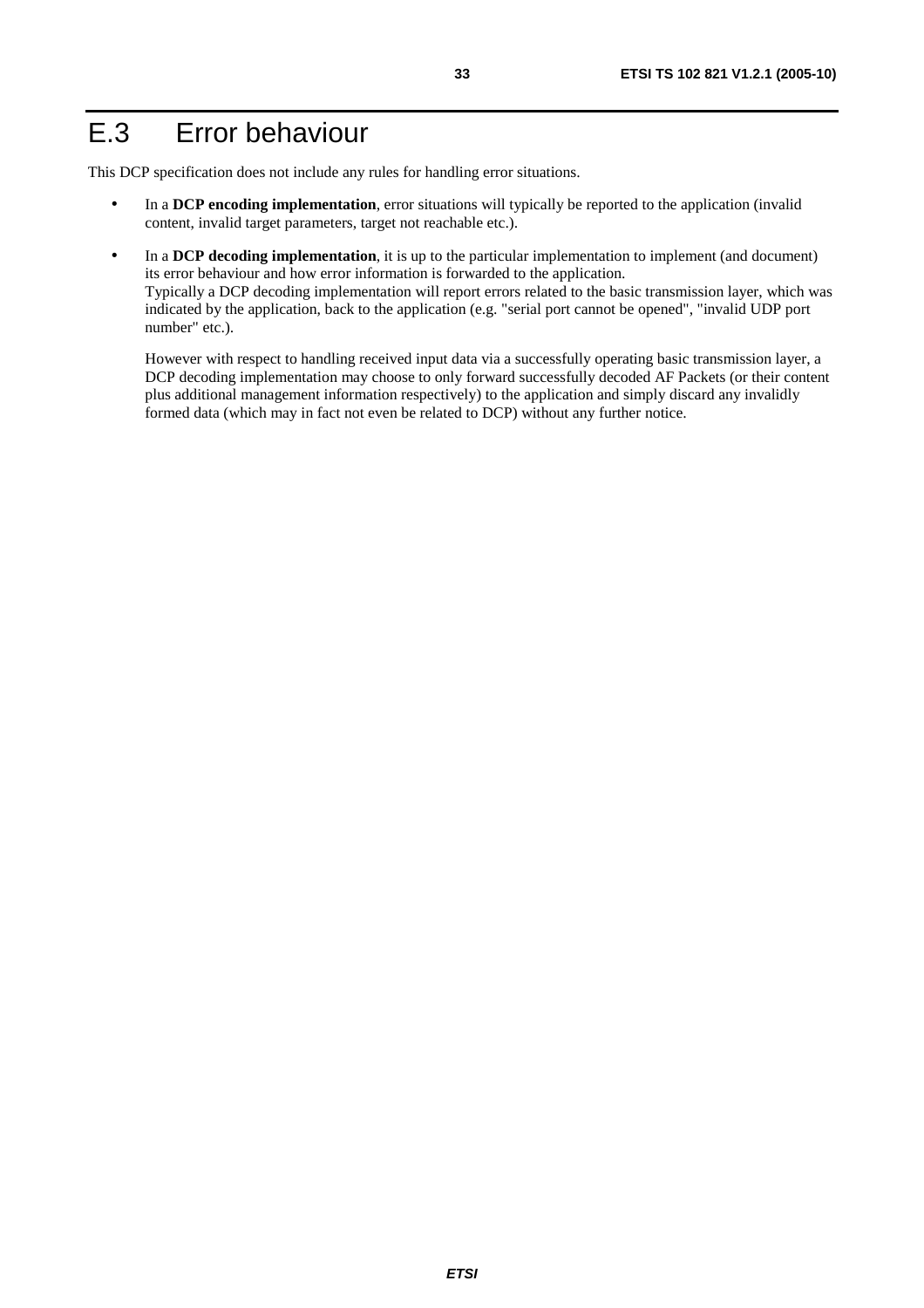### Annex F (informative): DCP bi-directional communication framework

This annex outlines a proposal for a general-purpose bi-directional communication framework based on the Distribution & Communication Protocol (DCP).

- NOTE 1: The framework for a DCP framework for bi-directional communication presented in this clause is only **informative** and available to be referred to and used by any DCP based application. However, any application based on DCP may choose to implement its own handling of bi-directional communication via DCP, just rely on the basic transmission layer in use (e.g. TCP/IP), or extend this framework definition according to its individual requirements.
- NOTE 2: The framework for bi-directional communication based on DCP does not give any recommendations regarding **timing** (re-transmission of un-answered or un-confirmed requests, maximum timeout between request and arrival of answer etc.).

The definition of timeouts is highly dependent on these particular application and environment. Since the DCP framework for bi-directional communication shall be suitable for a wide range of applications, the definition of timeouts is left to the specification of a particular application making use of this DCP framework for bi-directional communication.

# F.1 Typical Communication Requirements

This clause outlines some general approaches for DCP based communication on which the following DCP framework for bi-directional communication is based.

### F.1.1 Transactions

The communication approach is **transaction** based. A transaction comprises:

- one **Request Message** (a special DCP Packet) sent from Client to Server;
- a variable amount of **Response Messages** (special DCP Packets) sent from Server to Client, referencing the Request Message.

### F.1.2 Classes of transactions

- **Send Transaction:** A Client sends information to a Server.
- **Fetch Transaction:** A Client requests information from a Server.

• **Subscribe/Unsubscribe Transaction; Delivery Transaction:** A request for server initiated information delivery. A Client subscribes to information offered by a Server; the Server henceforth delivers information to the Client whenever (new) data is available. The Server stops data delivery on explicit Unsubscribe command or for example on missing re-subscription (timeout).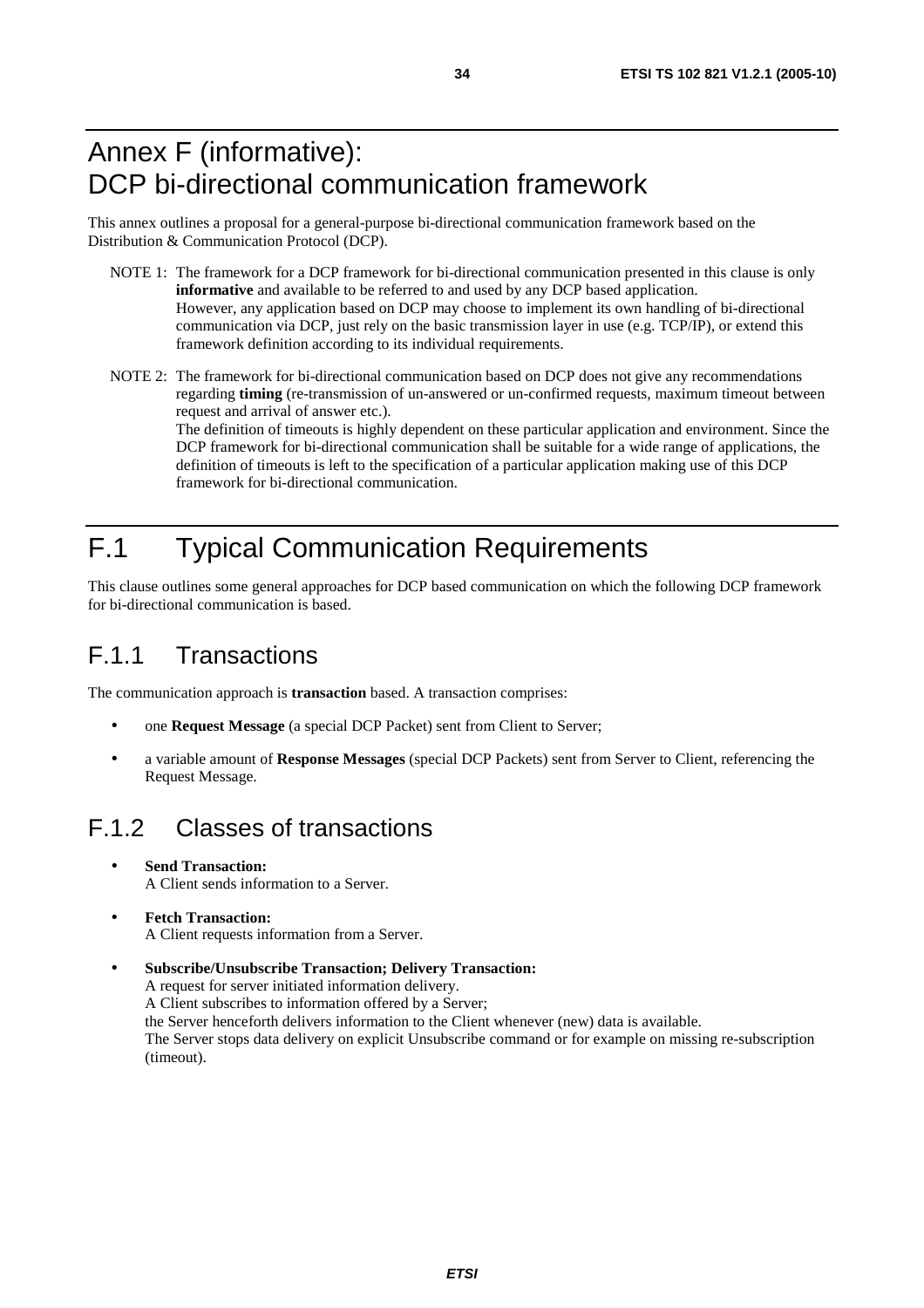#### F.1.2.1 Send Transaction

Typical examples for Send Transaction types:

- commands: set frequency, shut down in 5 minutes, water the flowers, etc.
- notifications: new user just logged in, fire on fifth floor, self destruction is activated and cannot be stopped.

Typical communication flow examples:

- Client sends command to Server and does not request any confirmation; Communication is finished immediately, successful command reception cannot be verified.
- Client sends command to Server and requests reception confirmation; Server sends reception confirmation notification.
- Client sends command to Server and requests processing confirmation; Application on server processes command and notifies client.

Potential response types:

- no response;
- confirmation of reception of Request Message;
- notification of processing statuses by Server (command accepted, command processed, execution error/OK, etc.) - available statuses defined by application definition.

#### F.1.2.2 Fetch Transaction

Typical examples for Fetch Transaction types: get current frequency, get list of available services, get reception quality indicator, etc.

Typical communication flow examples:

- Client requests data from Server which is immediately available.
- Client requests data from Server which requires action (pre/post processing) by the Server.

Potential response types:

- confirmation of Request Message reception;
- notification of processing statuses by Server (command accepted, command processed, execution error/OK, etc.) - available statuses defined by application definition;
- delivery of requested information.

#### F.1.2.3 Subscribe/Unsubscribe Transactions

Typical examples for Subscribe Transaction types: notify me about all future user logins; deliver data stream X

Typical communication flow examples:

- Client subscribes to service X; Server automatically delivers data to Client whenever new data for service X becomes available.
- Client subscribes to all warning messages of Server; Server automatically informs Client about all occurring warnings.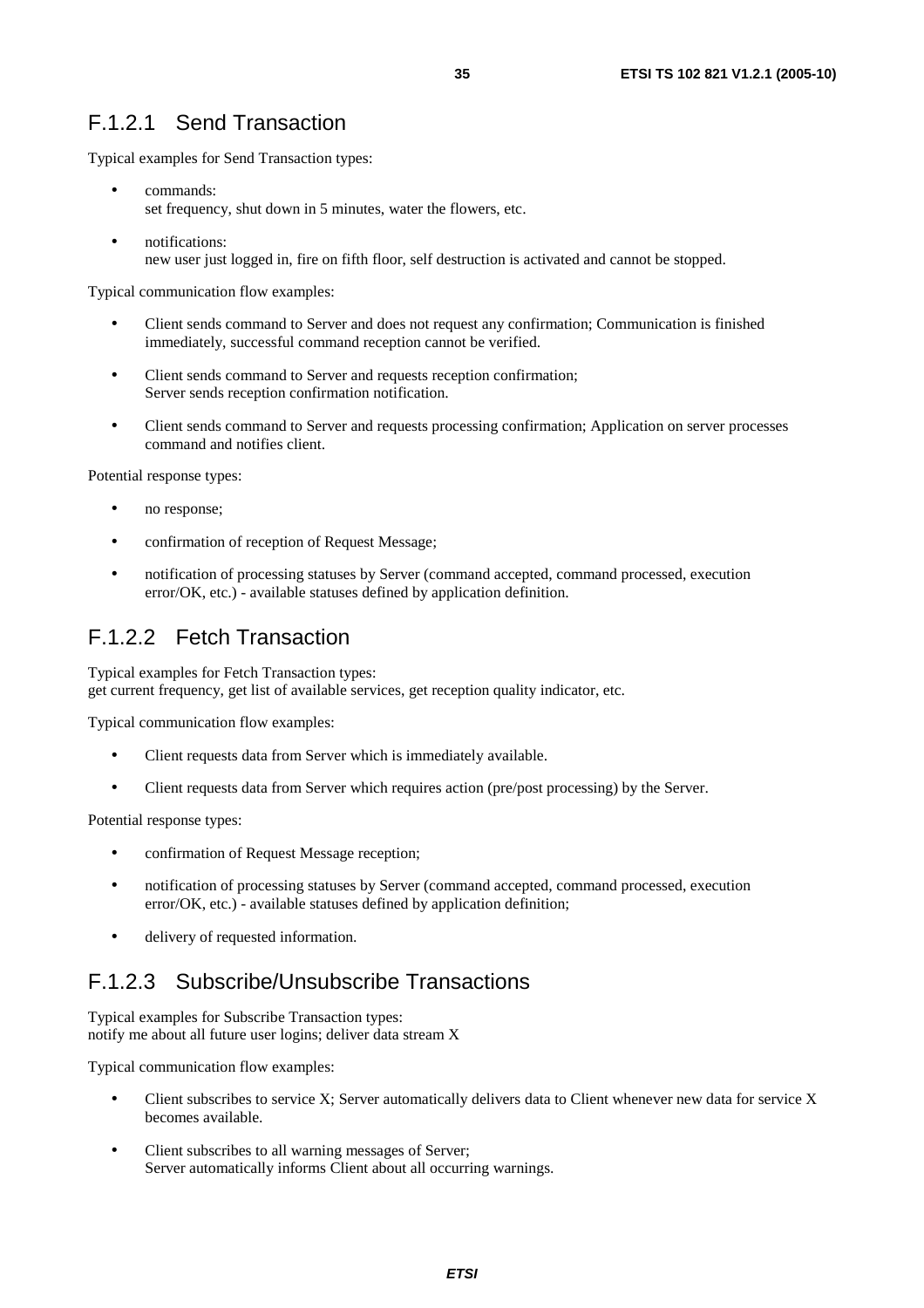- no response;
- confirmation of Request Message reception;
- notification of processing statuses by Server (command accepted, command processed, execution error/OK, etc.) - available statuses defined by application definition;
- delivery of requested information initiated by the Server as an individual Delivery Transaction; a Delivery Transaction is carried out just like a Send Transaction (in this case originating from the Server instead of the Client).

# F.2 DCP message packet

A DCP message packet is a specially formed DCP Packet carrying information used within a transaction from a Client to a Server or vice versa. The parts of which such a DCP Packet is composed will be explained in the following clauses.

### F.2.1 General structure

A DCP message packet has the structure shown in figure F.1.



**Figure F.1: Structure of a DCP message packet** 

**Transaction Type:** one of the special TAG Names (4 ASCII characters) indicating a DCP message and its type (see clause F.2.2 for details):

|                             | <b>Request</b><br><b>Message Type</b> | <b>Response</b><br><b>Message Type</b> |
|-----------------------------|---------------------------------------|----------------------------------------|
| Send Transaction            | *tsq                                  | *tss                                   |
| <b>Fetch Transaction</b>    | *tfq                                  | $*$ tfs                                |
| Subscribe Transaction       | *tug                                  | *tus                                   |
| Unsubscribe Transaction     | *tnq                                  | *tns                                   |
| <b>Delivery Transaction</b> | *tdg                                  | *tds                                   |

**TAG Length:** length of the TAG Value section in bits (as for every TAG Packet).

**Command ID:** indicates the individual command; may be coded as 4 "human readable" ASCII characters or as a binary number; values are assigned by the application which makes use of this DCP framework for bi-directional communication.

**Transaction Reference:** a reference number chosen be the transaction initiator with a new Request command (e.g. a random number) and used in any subsequent Response command to identify the individual transaction (communication thread); no two Requests Messages sent between one Client and one Server should use the same combination of Command ID value and Transaction Reference value as far as possible; an application should specify the minimum interval before reuse of Transaction References.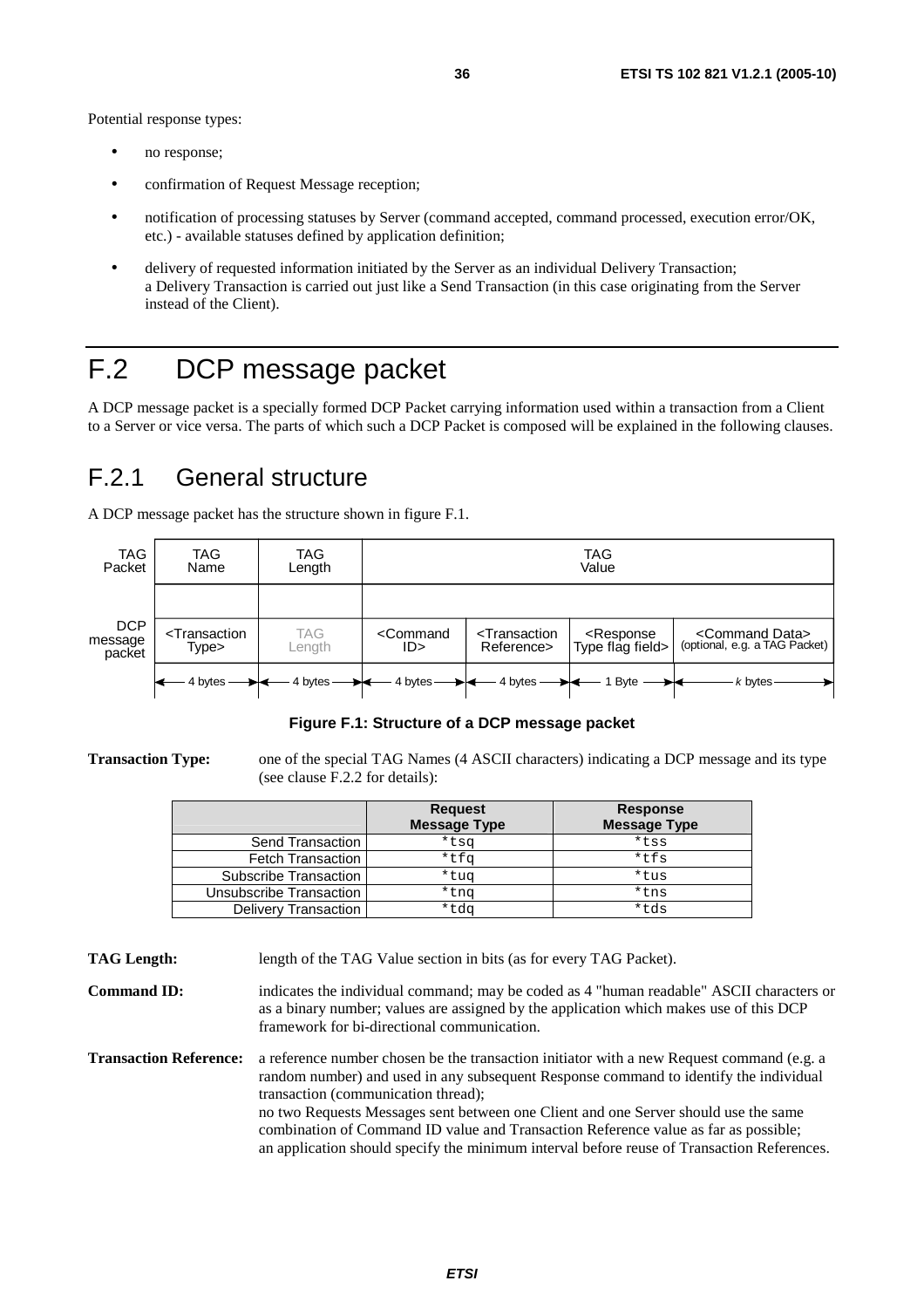**Response Type flag field:** for a Request Messages:

|                      | indicates which type of responses the sender of the particular Request Message wishes to<br>receive; one or several flags may be enabled (set to "1");                                                      |
|----------------------|-------------------------------------------------------------------------------------------------------------------------------------------------------------------------------------------------------------|
|                      | for a Response Message:<br>indicates which types of responses of the previously requested responses are handled within<br>the current Response Message; each response may be sent as an individual Response |
|                      | Message or several responses may be contained in the same Response Message;<br>flags unknown to the receiver of the packet shall be treated as "0" (and thus be ignored);<br>see clause F.2.3 for details.  |
| <b>Command Data:</b> | optional - e.g. a data field or a full TAG Packet;<br>presence, layout and content depend on application specification as well as individual<br>Command ID:                                                 |
|                      | if present, may carry detailed information required e.g. for a fetch or subscribe message;<br>if formatted as a full TAG Packet, may always carry the pre-defined TAG Items defined in<br>clause F.2.4.     |

NOTE: There is no restriction on the number of Request or Response Messages carried in one DCP Packet.

### F.2.2 Transaction Types

The following Transaction Types are defined to be used within the DCP framework for bi-directional communication.

#### F.2.2.1 Send Transaction (request "\*tsq", response "\*tss")

A Client sends information to a Server (Request Message). Optionally one or more Response Messages may be requested.



**Figure F.2: Send Transaction** 

#### F.2.2.2 Fetch Transaction (request "\*tfq", response "\*tfs")

A Client requests information from a Server (Request Message). At least one Response Messages is sent back, containing the requested information.



**Figure F.3: Fetch Transaction** 

#### F.2.2.3 Subscribe/Unsubscribe Transaction (request "\*tuq"/"\*tnq", response "\*tus"/"\*tns"); Delivery Transaction (request "\*tdq", response "\*tds")

A Client subscribes to probably non-immediate information offered by a Server (Subscribe Transaction); the Server henceforth delivers information to the Client whenever (new) data is available (Delivery Transaction). The Server stops data delivery upon reception of an Unsubscribe Transaction or for example after a missing re-subscription (timeout).

Any transaction above consists of at least a Request Message and optionally one or more Response Messages (e.g. as reception confirmation).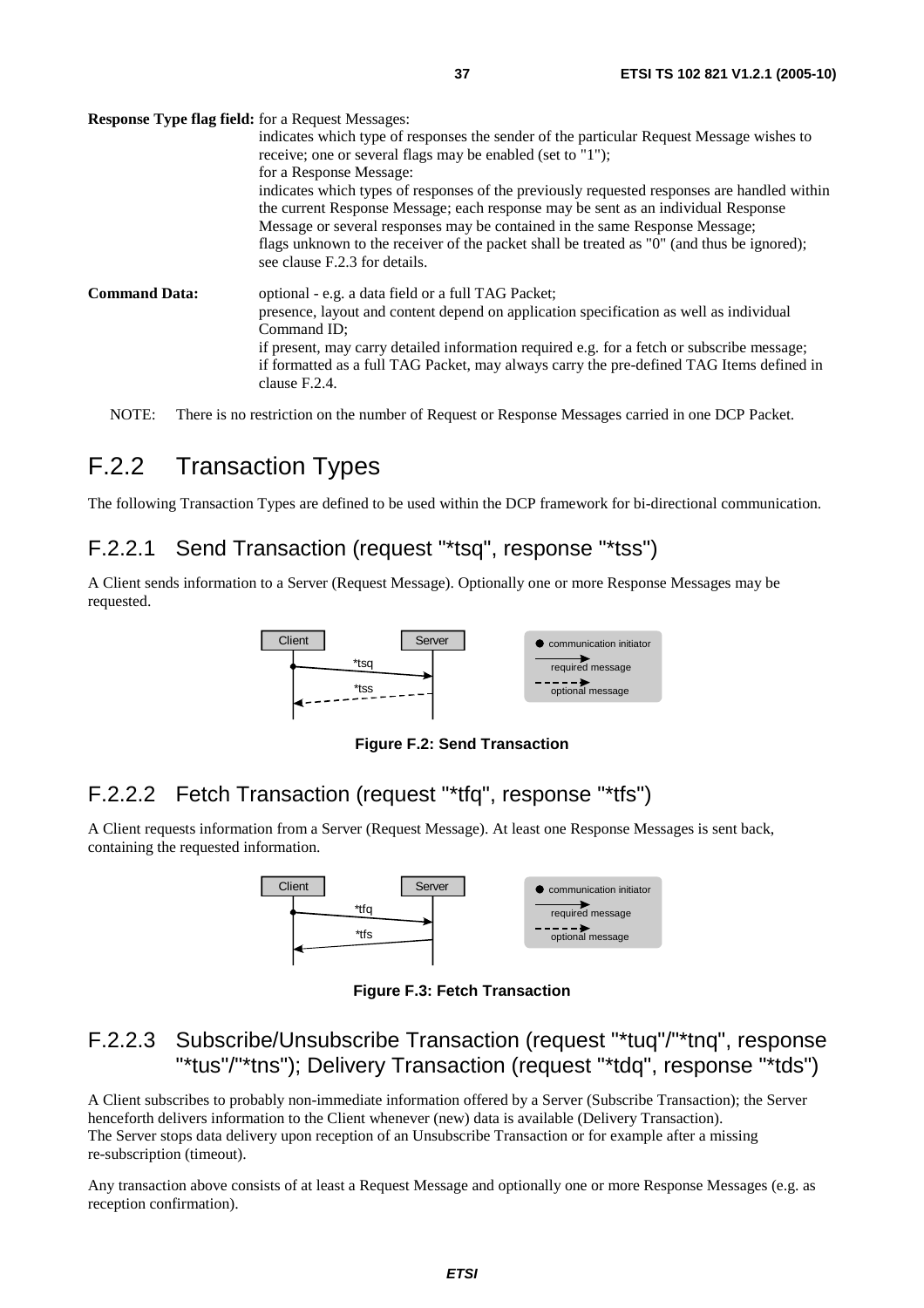

**Figure F.4: Subscribe/Unsubscribe Transaction; Delivery Transaction** 

### F.2.3 Response Type flag field

The Response Type flag field consists of 8 bits. Each bit represents a special type of requested Response Message (see below).

In a Request Message, a Response Message is requested for all types of responses indicated by the flags.

In a Response Message, one or more of the bits set in the related Request Message can be set to indicate that the flagged responses are handled by the current Response Message. The number of individual Response Messages following a particular Request Message is therefore between 0 (no flag was set) up to the number of flags set in the Request Message (each type of Response Message is sent as a separate DCP Packet). In the latter case, only one bit of the flag field is set per Response Message.

The Response Type flag field has the following structure:



#### **Figure F.5: Structure of the Response Type flag field**

The standardized response types have the following meaning:

*reception confirmation*: The Request Message was successfully received (transmission related confirmation).

- *start of processing*: The Command ID is known and can technically be fulfilled; optionally provided data related to the command is within a valid range (content related general confirmation).
- *end of processing*: The command was finally executed (content related specific confirmation). The optional status TAG Item (part of the Command Data) may provide information about success or failure.

The definition and use of all other flags is up to the application using the DCP framework for bi-directional communication.

NOTE: Any application using this DCP framework for bi-directional communication should at least support the reception confirmation. Support and exact meaning of other two standardized flags may vary from application to application, however it should be conform with the meaning assigned above.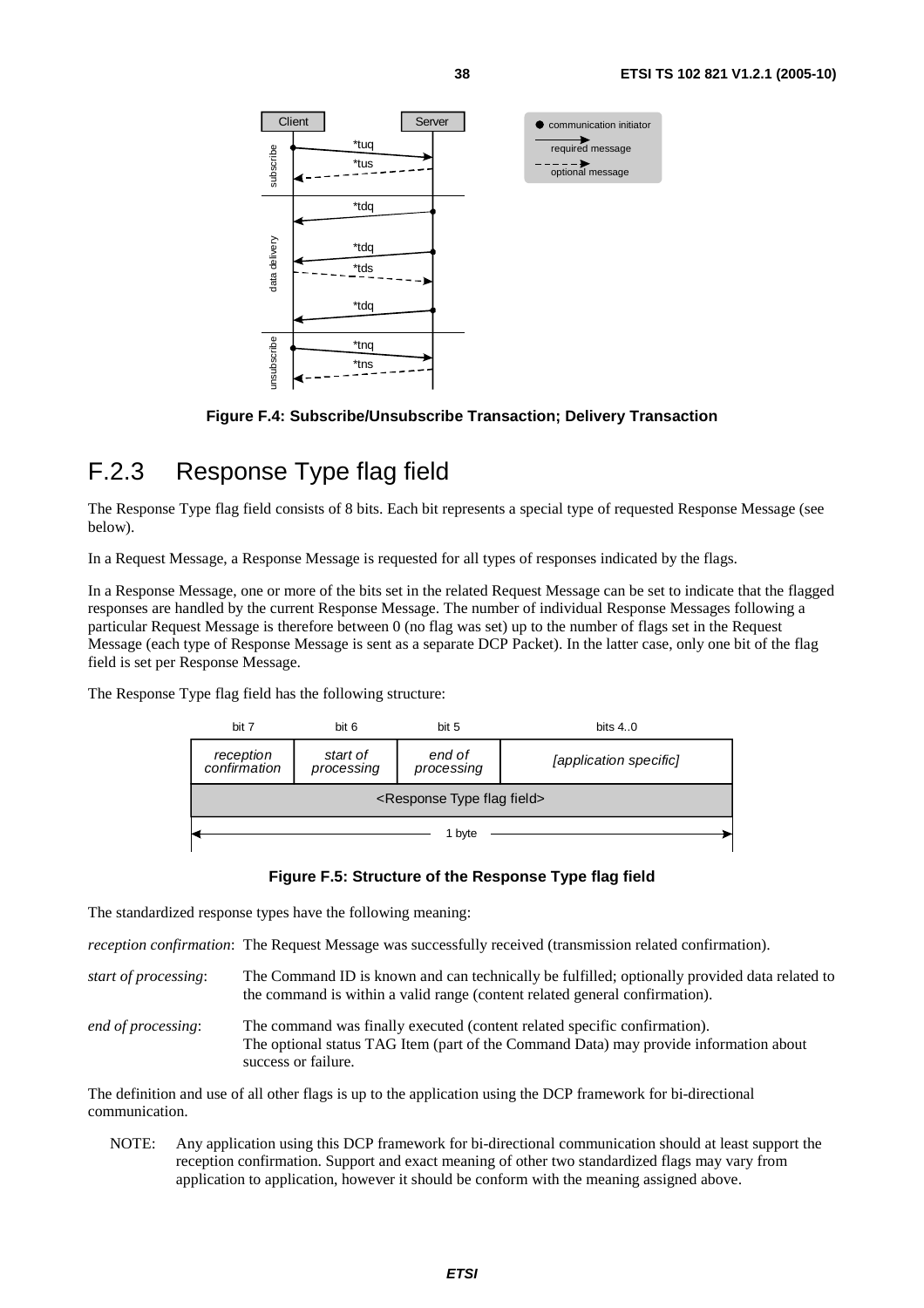### F.2.4 Command Data

Command data is information required to process the current message. It may be a parameter value required for a particular command within a Send Request Message, the value that is returned within the Response message of a Fetch Transaction, or a data delivery a client previously subscribed to.

The optional Command Data section of the Message Packet may carry a value or a full TAG Packet in its own. The presence, layout and content of this field depends on the application and the particular Command ID (see clause F.2.4.1).

In addition, command related data may also be carried in the top hierarchy level of the message DCP Packet, for example to maintain compatibility of subscription delivery data (see clause F.2.4.2).

#### F.2.4.1 Command Data field carries a full TAG Packet

If the Command Data field carries a full TAG Packet, it may be used to transport parameters related to a particular Command ID or to transport any other form of information. The definition of the TAG Items contained in the TAG Packet is up to the application using the DCP framework for bi-directional communication and may also depend on the Command ID value.

However some TAG Items are predefined in this place to provide a uniform solution for general-purpose data encoding (only applicably if the Command Data field carries a full TAG Packet):

| <b>TAG Name</b> | <b>TAG Value</b>                         | description                                                     |
|-----------------|------------------------------------------|-----------------------------------------------------------------|
| *sta            | 2 bytes <status indicator=""> +</status> | This TAG Items carries the status e.g. as response to a command |
|                 | n bytes status description;              | (success/failure etc.);                                         |
|                 | <status indicator="">:</status>          | status description is a plain UTF-8 formatted text;             |
|                 | l4 bits status class +                   | status class:                                                   |
|                 | 12 bits status code                      | $0 = OK$ :                                                      |
|                 |                                          | 1 = warning;                                                    |
|                 |                                          | $2 = error$                                                     |
|                 |                                          | 3 to 14: application specific;                                  |
|                 |                                          | 15: undefined/unknown;                                          |
|                 |                                          | status code: application specific.                              |
| *rqu            | m bytes                                  | Format and length are application specific and depend on the    |
|                 |                                          | Command ID.                                                     |
| *rsp            | p bytes                                  | Format and length are application specific and depend on the    |
|                 |                                          | Command ID.                                                     |

The "\*rqu" and "\*rsp" TAG Items may be used to transport additional information belonging to a Subscribe or Response Message respectively.

#### F.2.4.2 Command related data in top hierarchy level of message packet

In some cases it is sensible to transmit information in the top level hierarchy of the message DCP Packet.

An example for this is an MDI stream previously subscribed to by a Client and now delivered by the Server: To be processable by a standard MDI decoder, the actual MDI data must be located in the top hierarchy level. This MDI data is just accompanied by a Delivery Message.

Another example is the downward compatible extension of protocols currently carrying commands and command-related data on top level. Any request or response (currently carried on top level) could just additionally be accompanied by a Send or Fetch Message respectively (one additional TAG Item per command). This Send or Fetch Message uses for example the same command name as defined for the command's TAG Name (or the command's ID where applicable) and adds all the features of the DCP bi-directional communication framework, without duplicating the actual useful data from the top level into the Message's Command Data section.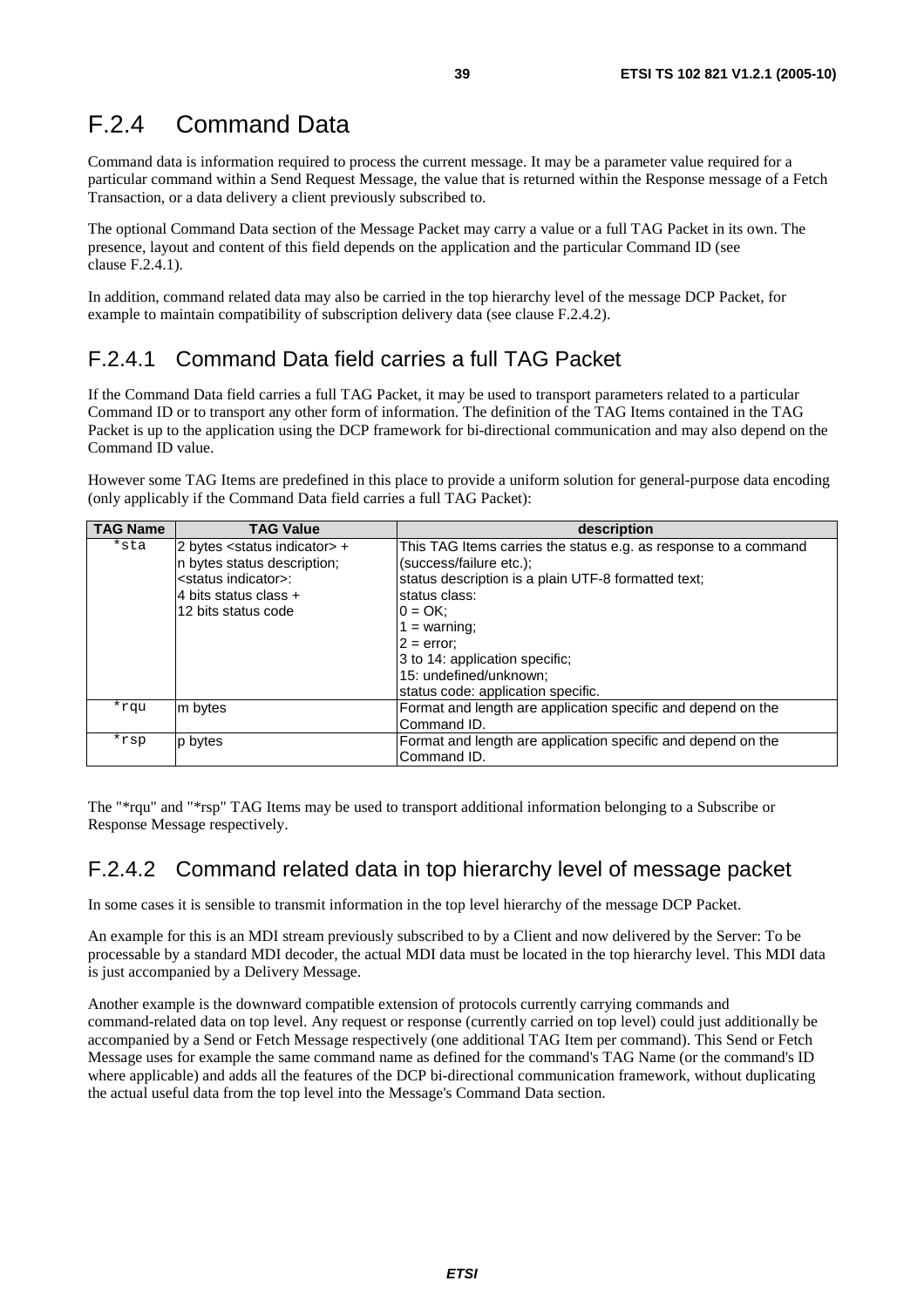# Annex G (informative): Bibliography

IETF RFC 2396: "Uniform Resource Identifiers (URI): Generic Syntax".

IETF RFC 2718: "Guidelines for new URL Schemes".